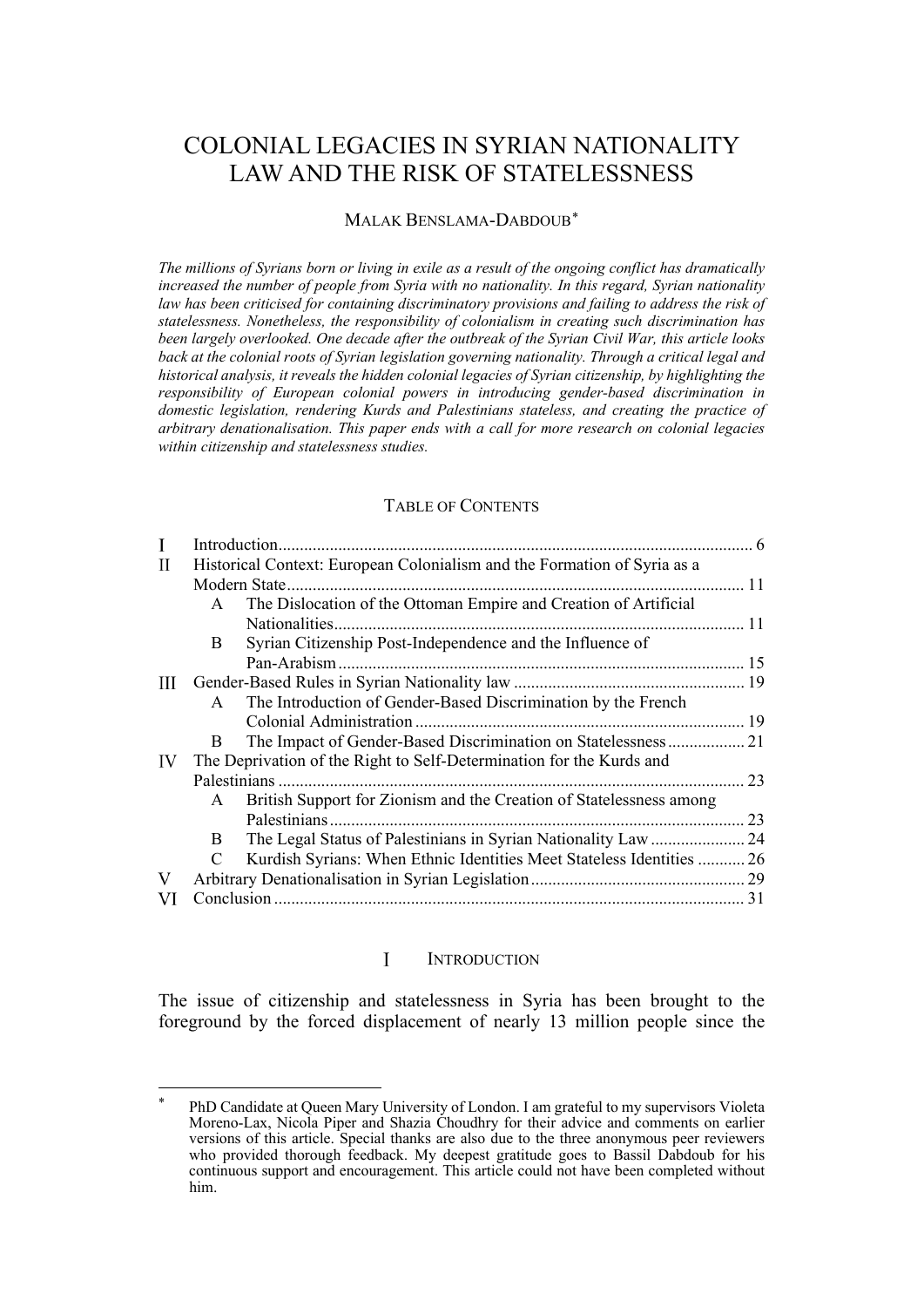<span id="page-1-12"></span><span id="page-1-11"></span><span id="page-1-10"></span><span id="page-1-9"></span><span id="page-1-0"></span>outbreak of the civil war in 20[1](#page-1-1)1.<sup>1</sup> Although political instability coupled with mass displacement of populations has dramatically increased the risk of statelessness in the country, Syrian legislation was already criticised for being discriminatory and for failing to prevent statelessness before the conflict began. Indeed, the Syrian *Legislative Decree 276* ('*Syrian Nationality Law*') is based on the principle of paternal *jus sanguinis*, which means that only men can pass on their citizenship to their children.<sup>[2](#page-1-2)</sup> In the current context of the civil war, many fathers have died, disappeared or simply abandoned their children — to the point that around a quarter of Syrian refugee households are now solely led by women.<sup>[3](#page-1-3)</sup> Gender-based discrimination in Syrian nationality law has significantly increased the risk of statelessness, especially among the 1 million Syrian children born in exile.<sup>[4](#page-1-4)</sup> The civil war has furthermore exacerbated the situation of Kurds and Palestinian refugees in Syria, who are legally excluded from Syrian citizenship and naturalisation rules, and have been living in statelessness for decades.[5](#page-1-5) This situation is incompatible with many international human rights law treaties ratified by Syria, which protect the right to a nationality.<sup>[6](#page-1-6)</sup> The question of citizenship is indeed a major issue, especially for Syrians born and/or living in exile. In 2015, Syrian authorities removed major restrictions on the process of applying for and renewing Syrian passports from embassies.[7](#page-1-7) Following this decision, a record number of Syrian passport applications have been registered in embassies, which illustrates how fundamental it is for refugees to secure a passport. $8$  Ten years after the outbreak of the war, this paper looks back at Syrian legislation on nationality, and the resulting risks of statelessness.

<span id="page-1-1"></span><sup>1</sup> Elizabeth Ferris, and Kemal Kirisci, *The Consequences of Chaos: Syria's Humanitarian Crisis and the Failure to Protect* (Brookings Institution Press 2016) 1.

<span id="page-1-2"></span><sup>2</sup> *Legislative Decree 276 'Nationality Law'* (1969) art 3 (Syrian Arab Republic) <https://www.refworld.org/pdfid/4d81e7b12.pdf> ('*Syrian Nationality Law*').

<span id="page-1-3"></span><sup>3</sup> *Woman Alone: The Fight for Survival by Syria's Refugee Women* (Report, UNHCR 2 July 2014) <https://www.refworld.org/docid/53be84aa4.html> ('*Woman Alone*').

<span id="page-1-4"></span><sup>4</sup> 'Syria Refugee Crisis Explained' (n [1\)](#page-1-0); Charlie Dunmore, 'Born in Exile, Syrian Children Face Threat of Statelessness', *UNHCR* (Web Page, 4 November 2014) <https://www.unhcr.org/uk/news/latest/2014/11/54589fb16/born-exile-syrian-children-facethreat-statelessness.html>.

<span id="page-1-5"></span><sup>5</sup> Thomas McGee, *From Syria to Europe: Experiences of Stateless Kurds and Palestinian Refugees from Syria Seeking Protection in Europe* (Report, Institute of Statelessness and Inclusion 2019).

<span id="page-1-6"></span><sup>6</sup> See, eg, *Universal Declaration of Human Rights*, GA Res 217A (III), UN GAOR, 3rd sess, 183rd plen mtg, UN Doc A/810 (10 December 1948) art 15 ('*UDHR*'); *International Covenant on Civil and Political Rights*, opened for signature 16 December 1966, 999 UNTS 171 (entered into force 23 March 1976) art 24(3) ('*ICCPR*').

<span id="page-1-7"></span><sup>7</sup> Previously, Syrians who had left the country 'illegally' had to go through an 'intelligence service review' in order to obtain a Syrian passport. *Relevant Country of Origin Information to Assist with the Application of UNHCR's Country Guidance on Syria: 'Illegal Exit' from Syria and Related Issues for Determining the International Protection Needs of Asylum-Seekers from Syria* (Report, UNHCR February 2017).

<span id="page-1-8"></span><sup>8</sup> 'Syria Government Profits from Hike in Passport Demand', *Middle East Eye* (online, 26 October 2015) <http://bit.ly/2k39x7C>; 800.000 Neue Pässe 'Ausgegeben: Syriens Regime Verdient Gut an Flüchtlingen', *Der Tagesspiegel* (online, 5 November 2015) <http://bit.ly/2aFbeot>.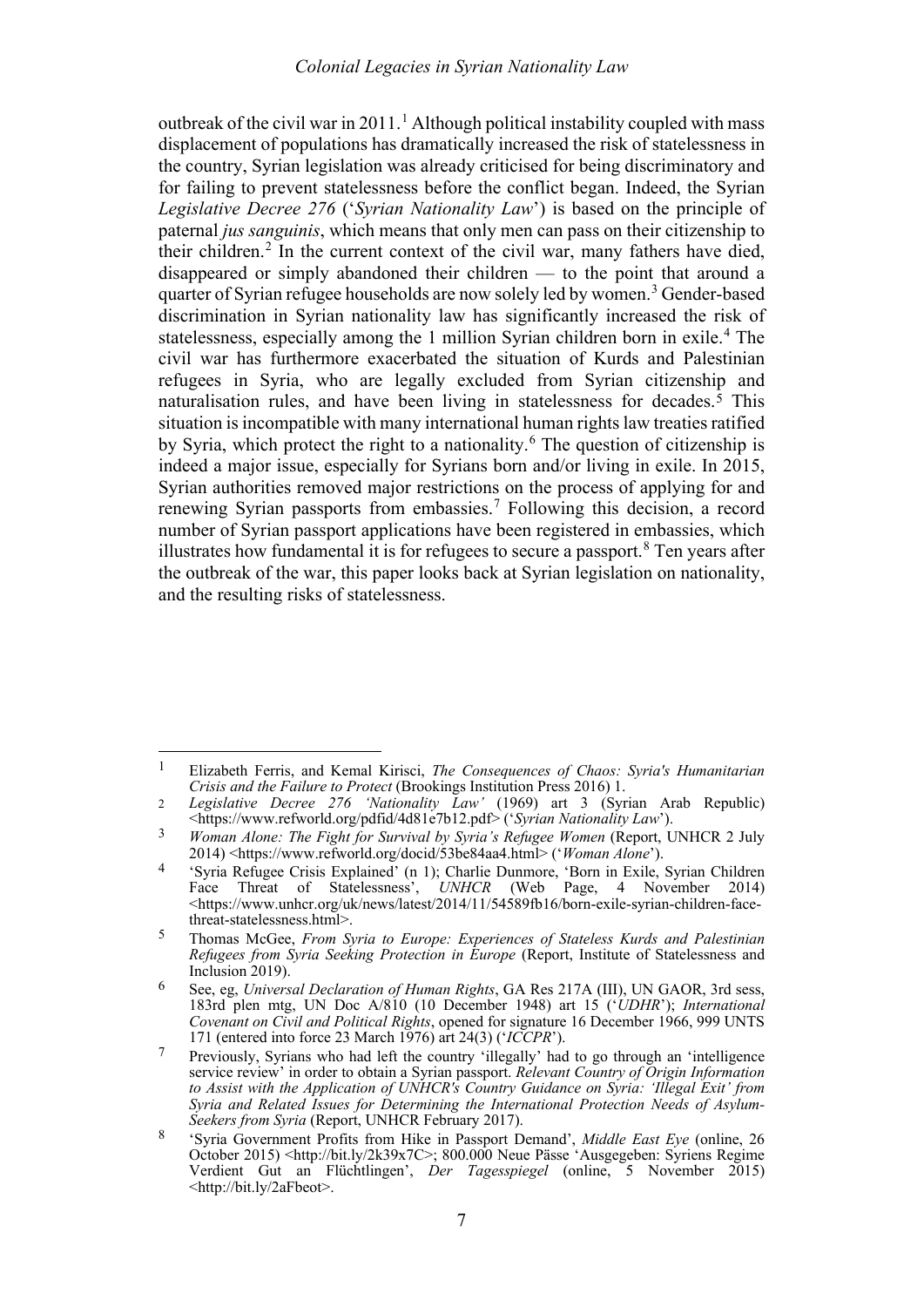<span id="page-2-9"></span><span id="page-2-8"></span><span id="page-2-7"></span><span id="page-2-0"></span>Although the current academic literature has clearly identified and criticised the flaws and discrimination in Syrian nationality law, $9$  the impact of colonialism in creating such discrimination has been largely neglected. Yet, Syrian legislation on nationality — as we know it today — has been directly influenced by colonialism and imperialism[.10](#page-2-2) French colonisation of Syria, which lasted from 1922 to 1946,<sup> $11$ </sup> played a pivotal role in the development of Syrian citizenship. Nonetheless, the academic literature on this topic is relatively scarce partially because France refused to open its colonial archives until  $1987<sup>12</sup>$  $1987<sup>12</sup>$  $1987<sup>12</sup>$  Moreover, the Western academic scholarship on Syrian citizenship fails to take into consideration colonial legacies. This article fills this research gap by exploring the role of colonialism calls in shaping Syrian nationality laws and creating risks of statelessness. In doing so, it builds upon postcolonial scholarship and third world approaches to international law ('TWAIL'). Through an anti-colonial analysis, this paper proceeds with a historico-legal analysis of Syrian citizenship rules and current situations of statelessness.

Before French colonisation formally began in 1922, Syria lived under Ottoman rule for more than four centuries.[13](#page-2-5) During World War I, the Allies needed the support of Arabic-speaking populations in order to defeat the Ottomans. Thereafter, Britain promised Arab leaders the creation of a sovereign and independent 'Arab State', in exchange of their military and political support against the Ottomans.[14](#page-2-6) Arab leaders, who were looking to end four centuries of Ottoman occupation, accepted and fought alongside the Allies during World War

<span id="page-2-1"></span><sup>9</sup> Zahra Albarazi, *The Stateless Syrians* (Report No 11/2013, Tilburg University 2013) ('*The Stateless Syrians*'); David M Howard, 'Analyzing the Causes of Statelessness in Syrian Refugee Children' (2017) 52(1) Texas International Law Journal 221; *Submission to the Human Rights Council at the 26th Session of the Universal Periodic Review* (Report, Institute on Statelessness and Inclusion and The Global Campaign for Equal Nationality Rights 24 March 2016) <https://equalnationalityrights.org/images/zdocs/ISI-GCENR---UPR-Submission-Syria---March-2016-Final.pdf>.

<span id="page-2-2"></span><sup>10</sup> Elizabeth F Thompson, *Colonial Citizens: Republican Rights, Paternal Privilege, and Gender in French Syria and Lebanon* (Columbia University Press 2000); *The Stateless Syrians* (n [9\)](#page-2-0).

<span id="page-2-3"></span><sup>11</sup> Daniel Neep, *Occupying Syria under the French Mandate* (Cambridge University Press 2012) 3.

<span id="page-2-5"></span><span id="page-2-4"></span><sup>12</sup> Peter A Shambrook, *French Imperialism in Syria, 1927–1936* (Ithaca Press 1998) preface.

<sup>13</sup> Ma'oz, Moshe, Yosef Ginat and Onn Winckler, *Modern Syria: From Ottoman Rule to Pivotal Role in the Middle East* (Sussex Academic Press, 1999); James L Gelvin, *Divided Loyalties: Nationalism and Mass Politics in Syria at the Close of Empire* (University of California Press, 1998). The Ottoman Empire ruled over Syria from 1516 to 1918. The period is referred to as the Ottoman 'occupation' and not 'colonisation' for a series of reasons. Firstly, major European colonial powers (such as Britain, France, Spain and Portugal) organised large-scale migrations by sending colonial settlers in their overseas territories. For instance, more than 1.6 million French citizens were living in Algeria before the country obtained independence. On the other hand, the Ottomans were not looking to 'replace' native populations. Secondly, behind European colonisation lies a discourse and policies of racial hierarchy and civilisation claims. European conquests justified their brutal rule and occupation on the basis that they had a duty to bring enlightenment to 'the barbarians'. On the other hand, the Ottomans did not reproduce such 'civilising discourse' and recognised that that their conquests were solely motivated by economic/military ambitions. Thirdly, Ottoman rule was not an alien nonconsensual rule. The Ottomans did not try to impose their language and customs, did not seek to divide local populations and left a relative political autonomy to regions of the empire. Fourthly, European colonial powers forcibly enforced cultural conversions, language spread and religious change. *A contrario*, the Turks were not looking to impose any cultural or linguistic change. Finally, the Ottomans conquered and occupied territories that were adjacent to their homelands, in an effort to 'expand' their territory. Conversely, European colonial powers established settlements in lands scattered all over the world, including in America, Africa, Asia and Australia.

<span id="page-2-6"></span><sup>14</sup> Correspondence between Henry McMahon and Hussein ibn Ali, July 1915 – March 1916.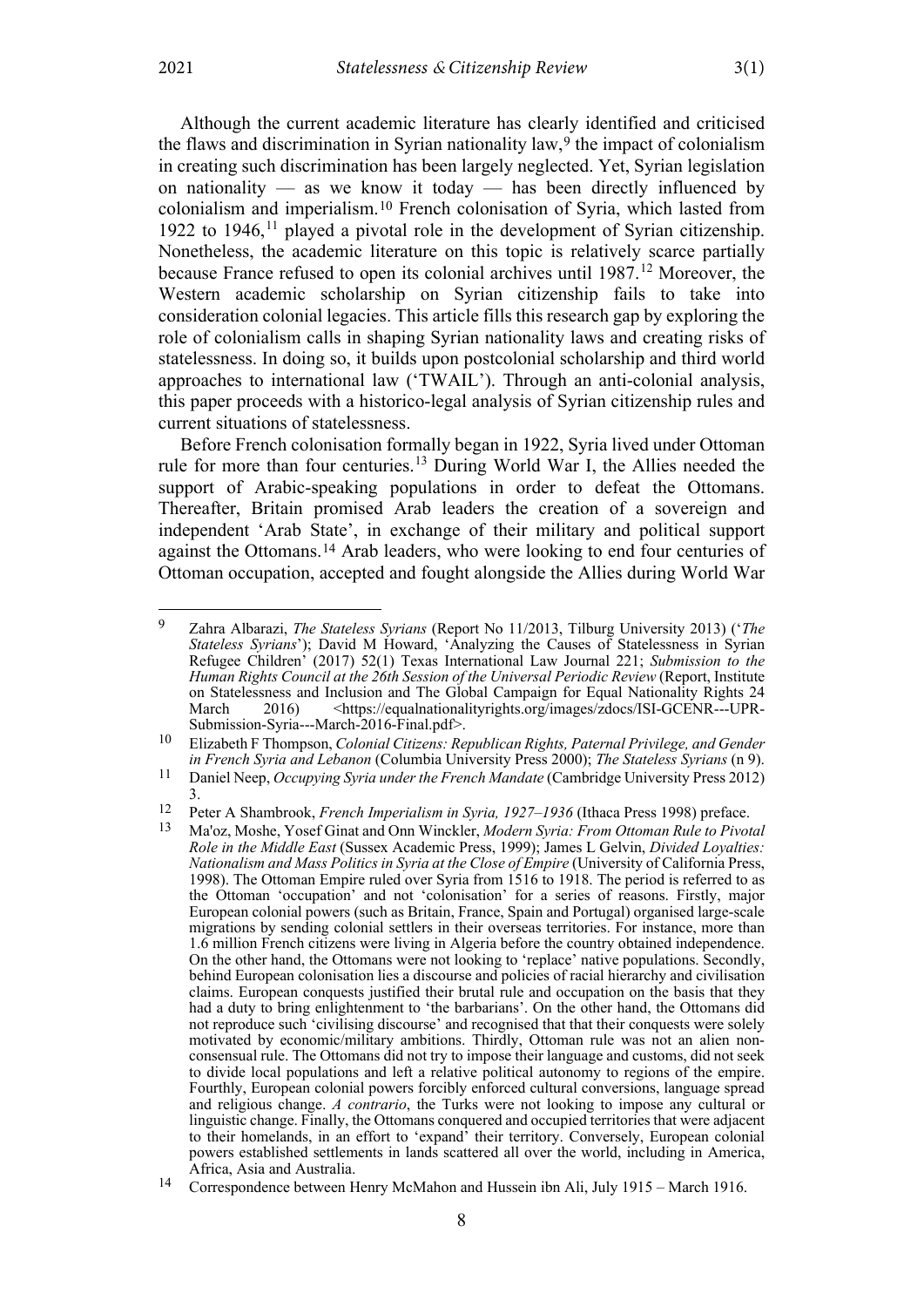<span id="page-3-10"></span><span id="page-3-0"></span>I.[15](#page-3-1) After the defeat of the Ottoman Empire, the Syrian National Congress issued a declaration of independence on 8 March 1920, creating the sovereign State of 'Bidal al-Sham' or 'Greater Syria'. This State was a democratic parliamentary monarchy, which covered the current territories of Lebanon, Syria, Jordan, Palestine and Israel.[16](#page-3-2) The 1920 *Constitution of the Syrian Arab Kingdom* instituted a separation of powers, established a legislative control of the monarch's prerogatives, removed Islam as the State religion, and granted equal rights to all citizens regardless of their ethnicity or religious beliefs.[17](#page-3-3) Unfortunately, the Allies refused to keep their initial promise and chose, instead, to colonise the Arab provinces of the Ottoman Empire.[18](#page-3-4) Britain and France were looking to pursue their colonial, political and economic aspirations — and had no desire to uphold Syrians' aspirations for self-government and independence. Britain was looking to safeguard the route to India and secure oil for the navy, while France wanted to secure cheap supply of cotton and silk.<sup>[19](#page-3-5)</sup> In July 1920, British and French military troops forced political leaders into exile.[20](#page-3-6) In order to contain nationalist movements and reinforce their domination, the Anglo–French alliance cut down the Arab provinces and drew artificial borders in the secret 1916 *Sykes–Picot Agreement* negotiations ('*Sykes–Picot Agreements*'), without any consideration for the local population.<sup>[21](#page-3-7)</sup> Britain seized power over Mesopotamia, the Gulf and Palestine, whilst France took control over the Levant (ie Syria and Lebanon).<sup>[22](#page-3-8)</sup> This colonial mapping was motivated by divide-and-rule policy, a political strategy whereby a dominant power maintains control over a land by dividing its people, thereby preventing from uniting in opposition.[23](#page-3-9) This colonial enterprise created a mismatch between identity and nationality that is partially responsible for the current plight of statelessness in Syria — and largely, in the Middle East.

<span id="page-3-12"></span><span id="page-3-11"></span><span id="page-3-1"></span><sup>15</sup> Trevor J Le Gassick, 'Studies in Contemporary Arab Nationalist Literature' (DPhil thesis, SOAS University 2015) 6.

<span id="page-3-2"></span><sup>16</sup> Elizabeth F Thompson, *How the West Stole Democracy from the Arabs* (Grove Press 2020) xi.

<span id="page-3-3"></span><sup>17</sup> Yusuf Mazin, *The Syrian Congress: the Independent Parliament of Greater Syria* (Dar al-Sharq 2011), citing the *Constitution of the Syrian Arab kingdom 1920* (no longer in force); Elizabeth F Thompson 'Rashid Rida and the 1920 Syrian–Arab Constitution: How the French Mandate Undermined Islamic liberalism' in Cyrus Schayegh and Andrew Arsan (eds), *The Routledge Handbook of the History of the Middle East Mandate* (Routledge 2015) 244.

<span id="page-3-4"></span><sup>18</sup> Ernest C Dawn, 'From Ottomanism to Arabism: The Origin of an Ideology' (1961) 23(3) *The Review of Politics* 378; Zeine N Zeine, *Arab-Turkish Relations and the Emergence of Arab Nationalism* (Khayat's, 1958) 58. See also Rashid Khalidi et al (eds) *The Origins of Arab Nationalism* (Columbia University Press 1991).

<span id="page-3-5"></span><sup>19</sup> Shambrook (n [12\)](#page-2-7) 1. See also Gibbons Herbert Adams, The Defects of the System of Mandates (1921) 96(1) *Annals of the American Academy of Political and Social Science* 84; Ayse Tekdal Fildis, 'The Troubles in Syria: Spawned by French Divide and Rule' (2011) 18(4) *Middle East Policy* 129.

<span id="page-3-6"></span><sup>20</sup> Gassick (n [15\)](#page-3-0) 4–5; Reem Abou‐El‐Fadi, 'Early Pan‐Arabism in Egypt's July Revolution: The Free Officers Political Formation and Policy-making, 1946–54' (DPhil thesis, SOAS University 2015) 289; Thompson (n [10\)](#page-2-8) xv.

<span id="page-3-7"></span><sup>21</sup> James Barr, *A Line In The Sand: Britain, France and the Struggle that Shaped The Middle East* (Simon and Schuster, 2011) 6–12.

<span id="page-3-8"></span><sup>22</sup> This division was formalised in the secret *Sykes–Picot Agreement* (entered into force 3 January 1916). See Meir Zamir, *The Secret Anglo–French War in the Middle East: Intelligence and Decolonization, 1940–1948* (Routledge 2014) 8.

<span id="page-3-9"></span><sup>23</sup> See Richard Morrock, 'Heritage of Strife: The Effects of Colonialist "Divide and Rule" Strategy upon the Colonized Peoples' (1973) 37(2) *Science & Society* 129; Nic Cheeseman, Eloïse Bertrand, and Sa'eed Husaini 'Divide and Rule' in *A Dictionary of African Politics* (Oxford University Press 2019).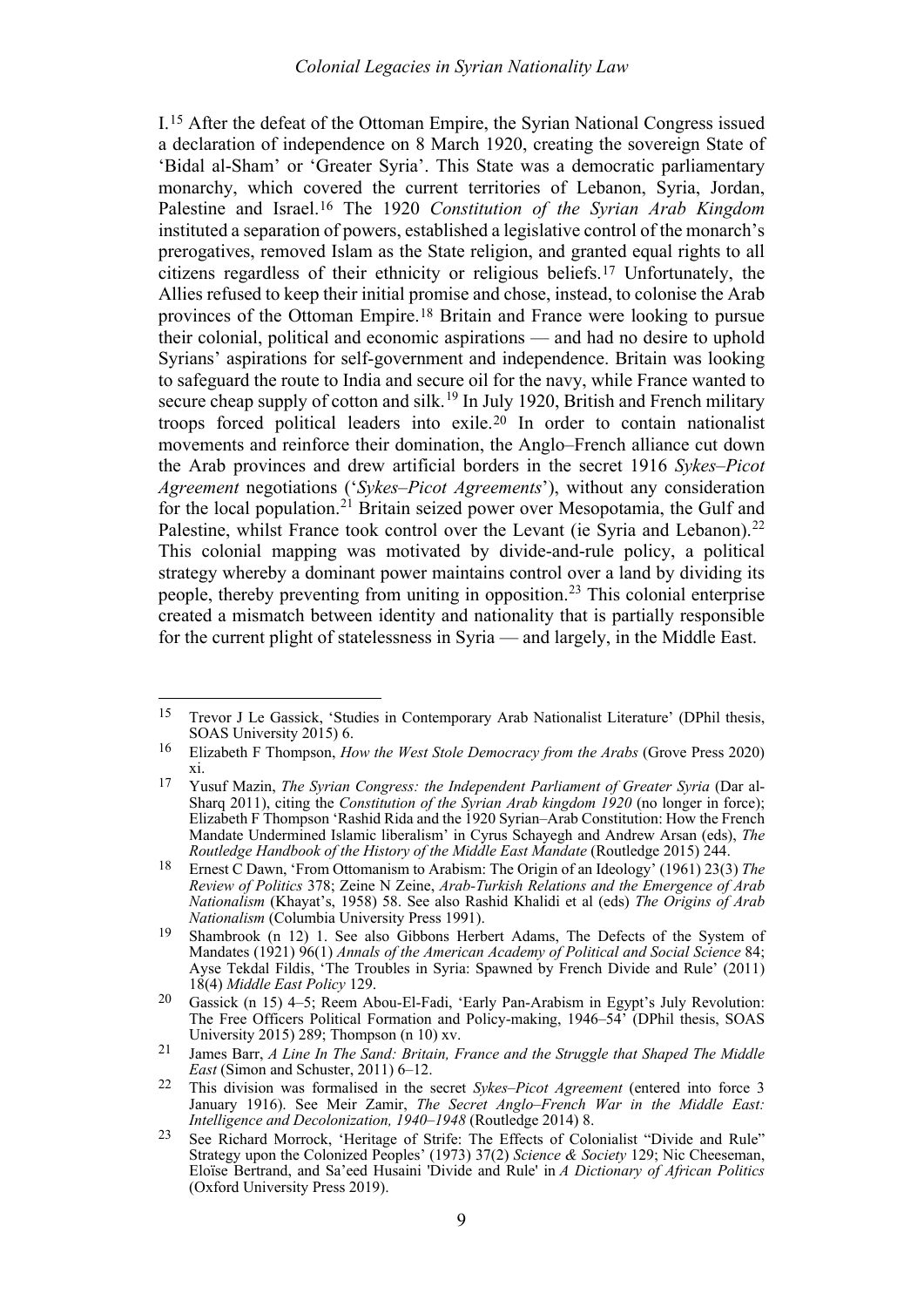Yet, international law on statelessness and citizenship utterly overlooks the importance of (de)colonial legacies.<sup>[24](#page-4-0)</sup> Both the 1954 *Convention Relating to the Status of Stateless Persons* and the 1961 *Convention on the Reduction of Statelessness* ('*Statelessness Conventions*') are based on the premises that statelessness is principally due to a conflict of nationality laws, arbitrary deprivation of nationality or gender-based discrimination, but disregard the largescale impact of colonialism in creating statelessness.[25](#page-4-1) In this regard, TWAIL offer a valuable standpoint in deconstructing the colonial features and effects of international law.[26](#page-4-2) Through a critical legal analysis, TWAIL scholars seek to challenge the supposedly 'universality' of international law and demonstrate how the international legal framework perpetuate unequal power relations. Notably, TWAIL scholarship questions the premises that international human rights law instruments are emancipatory. Rather, they emerge as Eurocentric projects, exclusively drafted by wealthy powerful nations, in an attempt to reinforce the dominance of the 'Global North' over the 'Global South', and the subordination of non-Europeans to Europeans.[27](#page-4-3) In doing so, TWAIL scholars notably rely on a critical historical perspective on the foundations of international law.

Against this background, this article aims at filling the existing research gap by exploring Syrian nationality legislation and statelessness through an anti-colonial perspective. This paper builds upon TWAIL scholarship in an effort to deconstruct and uncover the hidden colonial features of Syrian citizenship. Ultimately, this paper argues that discriminatory provisions in Syrian nationality laws and the resulting risk of statelessness bear the legacies of European colonialism and hegemony. This analysis starts first by offering a historical context on the colonial history and formation of Syria as a modern nation-State. The following Part exposes the colonial responsibility in introducing gender-based discrimination in Syrian citizenship, and in depriving the Kurds and Palestinians from their right to self-determination. Part V explores arbitrary deprivation of nationality in Syria as an act inspired by European practices. Finally, this paper ends with concluding thoughts, summarising the main findings and calling for the value of an anticolonial analysis of citizenship.

<span id="page-4-0"></span><sup>24</sup> Malak Benslama-Dabdoub, 'Decolonising Statelessness: Unpacking Colonial Legacies and Deconstructing Forms of Epistemic Violence', *CSS Blog, University of Melbourne* (Blog Post, January 2021) <https://law.unimelb.edu.au/centres/statelessness/critical-statelessnessstudies-blog/decolonising-statelessness-unpacking-colonial-legacies-and-deconstructingforms-of-epistemic-violence>.

<span id="page-4-1"></span><sup>25</sup> See *Convention Relating to the Status of Stateless Persons,* opened for signature 28 September 1954, 360 UNTS 117 (entered into force 6 June 1960); *Convention on the Reduction of Statelessness,* opened for signature 30 August 1961, 989 UNTS 185 (entered into force 13 December 1975).

<span id="page-4-2"></span><sup>26</sup> James Thuo Gathii, 'Rejoinder: TWAILing International Law' (1999) 98(6) *Michigan Law Review* 2066; Makau Mutua and Antony Anghie, 'What is TWAIL?' [2000] 94 *Proceedings of the Annual Meeting (The American Society of International Law)* 31; Obiora Chinedu Okafor, 'Critical Third World Approaches to International Law (TWAIL): Theory, Methodology, or Both?' (2008) 10(4) *International Community Law Review* 371; Luis Eslava and Sundhya Pahuja, 'Between Resistance and Reform: TWAIL and the Universality of International Law' (2011) 3(1) *Trade, Law and Development* 103; Luis Eslava and Sundhya Pahuja, 'Beyond the (Post) Colonial: TWAIL and the Everyday Life of International Law' (2012) 45(2) *Verfassung und Recht in Übersee/Law and Politics in Africa, Asia and Latin America* 195.

<span id="page-4-3"></span><sup>27</sup> Ratna Kapur, *Gender, Alterity and Human Rights: Freedom in a Fishbowl* (Edward Elgar Publishing 2018).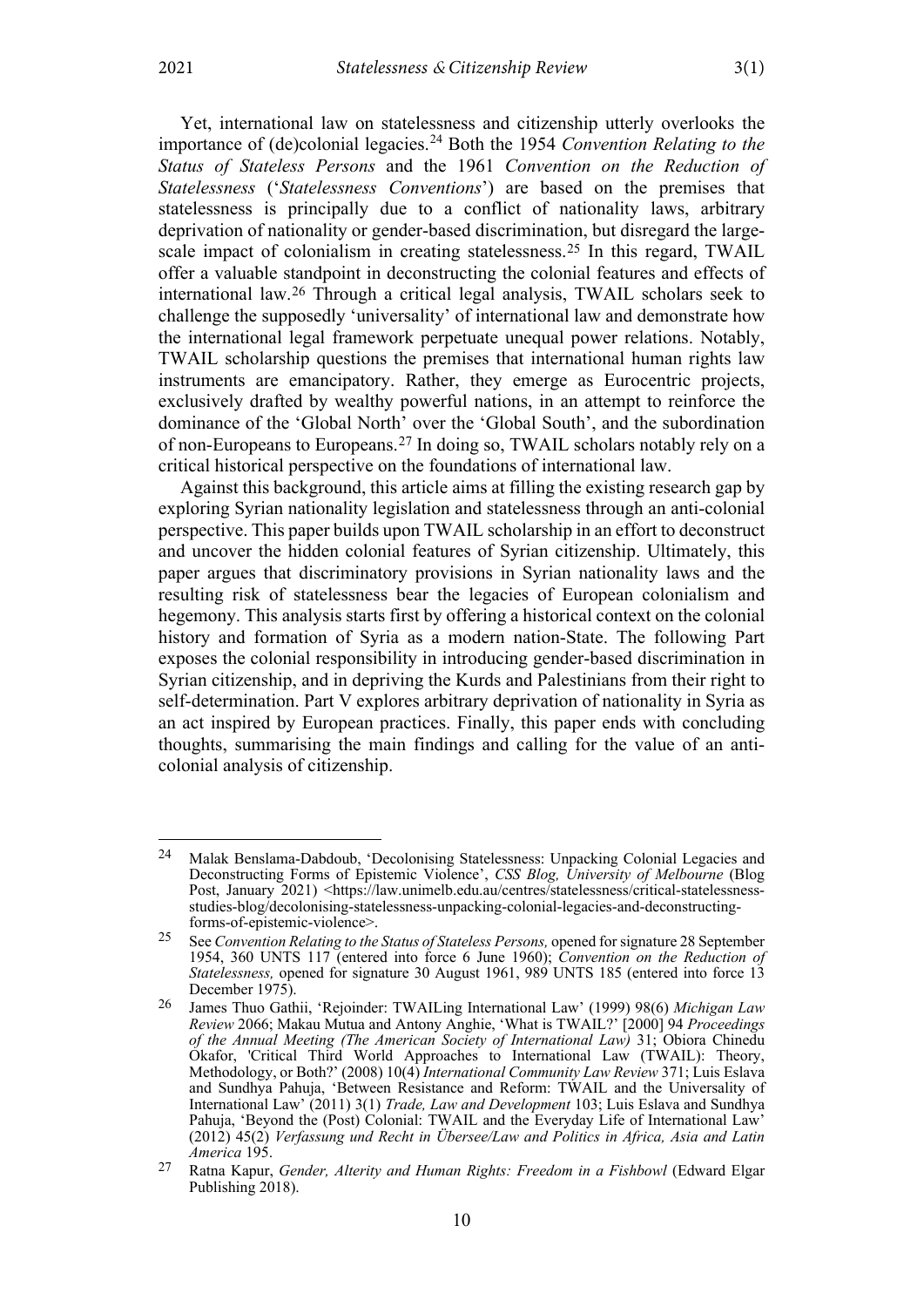#### <span id="page-5-0"></span> $\mathbf{H}$ HISTORICAL CONTEXT: EUROPEAN COLONIALISM AND THE FORMATION OF

#### SYRIA AS A MODERN STATE

# <span id="page-5-1"></span>A *The Dislocation of the Ottoman Empire and Creation of Artificial*

## *Nationalities*

In order to understand the current rules governing Syrian citizenship, it is necessary to trace back the historical formation of Syria as a nation-state. After the fall of the Ottoman Empire, Britain and France instituted a system of 'Mandates' in order to maintain their control over the Fertile Crescent.<sup>[28](#page-5-3)</sup> Under this system, which was approved by the League of Nations, 'Mandatory' powers were in charge of 'assisting' native peoples who were 'not able to stand by themselves under the strenuous conditions of the modern world'.[29](#page-5-4) The Allies deemed that this system of tutelage was the appropriate solution for what they regarded as 'politically backward people' incapable of governing themselves. [30](#page-5-5) The occupation of Syria was based on a colonial organisation and imperial discourse that saw native populations in the Middle East as inferior, uncivilised and incapable of administrating themselves. The former French Prime Minister Alexandre Millerand declared in 1919 that France had 'a sacred duty' to help Syrians 'realise their legitimate aspirations' and 'organise themselves as nations'.[31](#page-5-6) Yet, when the Syrian people issued a declaration of independence in 1920, and created a sovereign State based on principles of democracy and equality, the Anglo–French Alliance forcibly crushed them down, and forced their political leaders to exile. By doing this, Elizabeth F Thompson claims that 'Europeans stole Arab democracy and expelled Syria from the so-called civilised world'.[32](#page-5-7) As a result, the paternalist discourse that sought to justify European occupation, on the basis of a duty to so-called 'assist' native populations in 'governing themselves' was a fallacy aimed at disguising colonialism.

<span id="page-5-2"></span>Although the League of Nations expressly stated in its declaration that the Mandatory power shall 'encourage local autonomy' and 'take into account the rights, interests and wishes of the population',[33](#page-5-8) France treated its possessions in the Levant as part of its colonial empire.[34](#page-5-9) The brutality of French colonial rule in Syria proved that France never sought to bring autonomy to native populations. In fact, France took *de facto* control over Syria in 1918–19, but the League of Nations established the Mandates System only three years later. Therefore, the System of Mandates provided a legal formula for colonisation and the League of Nations had

<span id="page-5-3"></span><sup>28</sup> This division was agreed during the Anglo–French Conference of San Remo, in April 1920. See David Kenneth Fieldhouse, *Western Imperialism in the Middle East 1914–1958* (Oxford University Press 2006) 36–41.

<span id="page-5-4"></span><sup>29</sup> *Treaty of Peace between the Allied and Associated Powers and Germany*, signed 28 June 19191, 225 ConTS 188 (entered into force 10 January 1920) art 22(1) ('*Covenant of the League of Nations*').

<span id="page-5-5"></span><sup>30</sup> Quincy Wright, 'The United States and the Mandates' (1925) 23(7) *Michigan Law Review* 722.

<span id="page-5-6"></span><sup>31</sup> Safiuddin Joarder, *Syria under the French Mandate: The Early Phase 1920–1927* (Asiatic Society of Bangladesh Publications, 1977) iv.

<span id="page-5-7"></span><sup>32</sup> Thompson, *How the West Stole Democracy* ([n 16\)](#page-3-10) xiii.

<span id="page-5-8"></span><sup>33</sup> 'Annex 391a: French Mandate for Syria and the Lebanon' (1922) 3(8) *League of Nations Official Journal* 1013, 1013–17.

<span id="page-5-9"></span> $34$  Joarder ([n 31\)](#page-5-2) iv.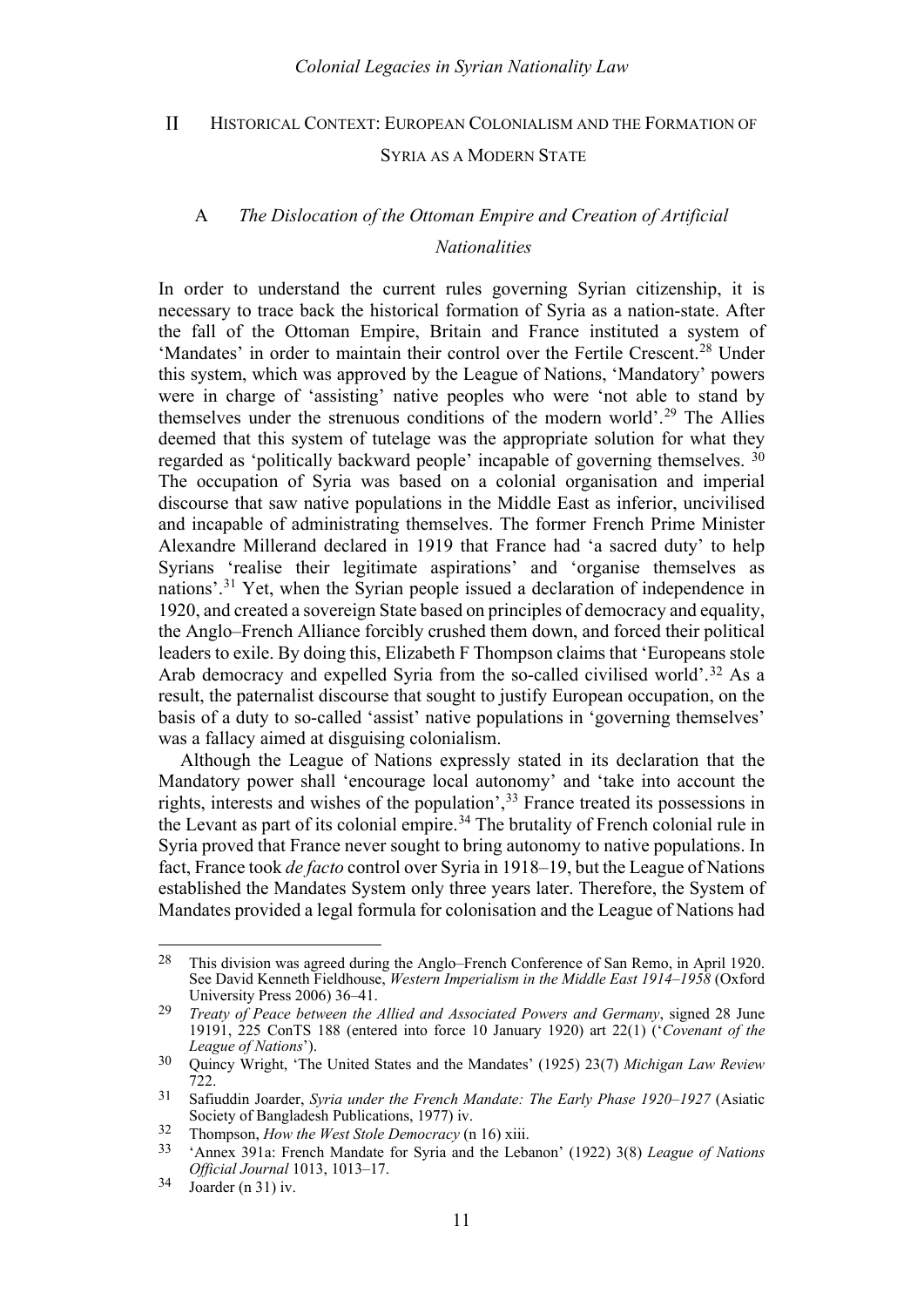no say over France's presence in Syria.[35](#page-6-0) According to the Syrian nationalist leader Shakib Arslan:

It should be clearly understood that the League of Nations, from the Syrian point of view, is simply an institution whose aim is to provide a clock of legality for the greedy encroachments of France and England.[36](#page-6-1)

For the first time, Syrians experienced how international law upholds and reinforces imperial ambitions by sanitising colonial language. In this regard, the League of Nations provided a prelude to the United Nations' mechanisms to serve imperial ambitions and reinforce inequality among states. This is what Erakat refers to as 'the sordid origin of international law as a derivative of a colonial order'.[37](#page-6-2) In effect, the idea that the Mandates System somehow benefited local populations is contradicted by historical evidence which illustrates the violence of French colonial rule in Syria. The French Mandatory power exercised a unilateral rule that left no autonomy to Syrians. France started first by institutionalising a framework that enabled the colonial administration to enact legislation without consulting the Syrian population. Rather than recognising the purely economic and political motivations behind colonialism, France justified its colonial conquests by advancing the duty of mission '*civilisatrice*' — the 'civilising' mission. According to this notion, Europeans had a 'moral duty' to 'civilise' indigenous people by occupying them and expropriating their resources.[38](#page-6-3) To quote the words of the French Prime Minister in 1885, 'the superior races … have the duty to civilize the inferior races'.[39](#page-6-4) In 1920, a French statesman addressed the Parliament about the Mandate over Syria and declared: 'we have the duty to stay there and bring autonomy to these people we taught liberty to and whom, without us, might fall back into the despotism of fanaticism'.[40](#page-6-5) French authorities fabricated a false narrative of Arab extremism and Islamic fanaticism, and how the occupation of Syria was the only solution to counter such threat to peace.<sup>[41](#page-6-6)</sup>

<span id="page-6-8"></span>In reality, French colonial occupation brought land exploitation and tyranny not freedom and autonomy. Today, the vast majority of historians reject the fallacy that French rule in Syria — and colonialism in general — aimed at advancing the rule of law and was emancipatory.[42](#page-6-7) Philip S Khoury argues that France carried

<span id="page-6-0"></span> $\frac{35}{36}$  Shambrook (n [12\)](#page-2-7) 2.<br> $\frac{36}{36}$  Lorder (n 31) iii

<span id="page-6-1"></span> $\frac{36}{37}$  Joarder ([n 31\)](#page-5-2) iii.

<span id="page-6-2"></span><sup>37</sup> Noura Erakat, *Justice for Some: Law and the Question of Palestine* (Stanford University Press 2019) 6.

<span id="page-6-3"></span><sup>38</sup> Mathew Burrows, '"Mission Civilisatrice": French Cultural Policy in the Middle East 1860– 1914' (1986) 29(1) *The Historical Journal* 112.

<span id="page-6-5"></span><span id="page-6-4"></span><sup>&</sup>lt;sup>39</sup> Jules Ferry, 'Speech before the French Chamber of Deputies' (Speech, Paris, 28 March 1884).<br><sup>40</sup> Journal official de la République française: Débats parlementaires, Chambre des députés :

<sup>40</sup> *Journal officiel de la République française: Débats parlementaires. Chambre des députés : compte rendu in-extenso* (Archived Debate, 26 June 1920) 2464  $\frac{\text{th}}{\text{th}}$  /gallica.bnf.fr/ark:/12148/bpt6k6331074c/f2.item> (tr author). The French original version is:

nous nous devons de rester là-bas et … amener normalement à l'autonomie ces peuples que nous avons éveillés a la liberté et qui, sans nous, risquent de retomber sous le despotisme du fanatisme.

<span id="page-6-6"></span><sup>41</sup> Thompson, *How the West Stole Democracy* (n 16) xvi.

<span id="page-6-7"></span><sup>42</sup> Munir Al-Rayyis, *The Golden Book of Nationalist Revolutions in the Arab East* [ الذھبي لكتاب العربي المشرق في الوطنیة للثورات) [Dar al-Tali'a li-al-Taba'a wa al-Nashr, 1969) vol 1, 142; Andrew and Kanya-Forstner, 'The Climax of French Imperial Expansion 1914–1924' (Stanford University Press 1981) 14–21; Aimé Césaire, *Discourse on Colonialism* (New York University Press 2000) 32; Joarder (n [31\)](#page-5-2) 73.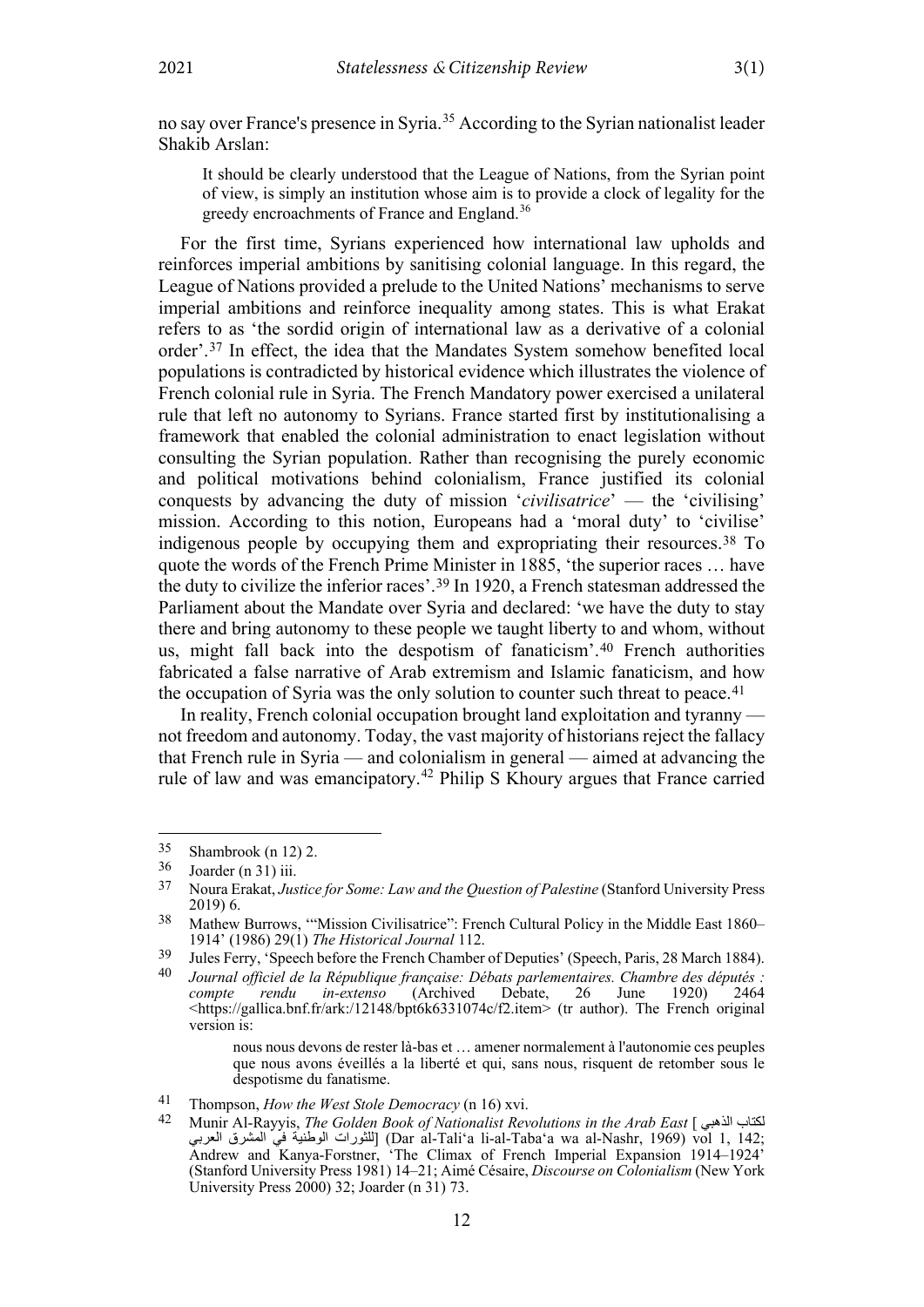<span id="page-7-0"></span>out 'a dictatorial policy' in Syria,<sup>[43](#page-7-1)</sup> and James Barr describes French rule in the Levant as 'arbitrary, confessional, exploitative and corrupt'.<sup>[44](#page-7-2)</sup> The colonial administration enacted sectarian policies to reinforce its domination and power. France applied the 'divide-and-rule' policy in all its colonies,<sup>[45](#page-7-3)</sup> including Syria, and broke down national unity by conducting a policy of sectarian division, [46](#page-7-4) ethnic segregation<sup>[47](#page-7-5)</sup> and regional separatism<sup>[48](#page-7-6)</sup> in order to maintain its influence.<sup>[49](#page-7-7)</sup> Notably, it did so by creating the State of Lebanon in 1920 and by fragmenting Syrian territories into religious and ethnic communities.<sup>[50](#page-7-8)</sup> This politics was part of a colonial effort to racialise religious and ethnic communities.[51](#page-7-9) For instance, the Alawite and the Druze ethnic minorities were administrated separately from the rest of the Syrian people.<sup>[52](#page-7-10)</sup> These politics of division had a damaging impact on the Levant and left long-lasting marks that can still be felt to this day.[53](#page-7-11) The outbreak of the 15-year civil war in Lebanon, and the rise of sectarianism in Syria is partially attributed to the strategy of division enacted by the French during the occupation.[54](#page-7-12) Overall, this political of division enacted by both France and Britain in the Middle East has created a mismatch between identity and nationality.

Inevitably, this brutal colonial rule engendered resistance from the Syrian people. Peaceful anti-colonial protests took place at the beginning of the occupation, to which France responded with massive executions, forced exile and military operations.<sup>[55](#page-7-13)</sup> In the summer of 1925, an armed revolt broke down in the Druze Mountains of Syria, and later spread to the rest of the region.<sup>[56](#page-7-14)</sup> This uprising was described as 'the largest [and] longest' uprising that the Arab Middle East had ever seen before.<sup>[57](#page-7-15)</sup> France violently repressed this revolt by bombing Damascus for 24 hours, killing thousands of civilians and leaving the ancient city in ruins.<sup>58</sup> The Syrian people finally managed to achieve independence after the end of World War II. The last French soldier in Syria was expelled on 17 April 1946: this is annually commemorated by Syrians as their 'Independence Day'.<sup>[59](#page-7-17)</sup>

<span id="page-7-1"></span><sup>43</sup> Philip S Khoury, *Syria and the French Mandate: The Politics of Arab Nationalism, 1920– 1945* (Princeton University Press 2014) 5.

<span id="page-7-2"></span> $\begin{bmatrix} 44 & \text{Barr (n 21) 2.} \\ 45 & \text{Richard Morris} \end{bmatrix}$  $\begin{bmatrix} 44 & \text{Barr (n 21) 2.} \\ 45 & \text{Richard Morris} \end{bmatrix}$  $\begin{bmatrix} 44 & \text{Barr (n 21) 2.} \\ 45 & \text{Richard Morris} \end{bmatrix}$ 

<span id="page-7-3"></span><sup>45</sup> Richard Morrock, 'Heritage of Strife: The Effects of Colonialist "Divide and Rule" Strategy upon the Colonized Peoples' (1973) 37(2) *Science and Society* 129; 'Divide and Rule' in Nic Cheeseman, Eloïse Bertrand, and Sa'eed Husaini (eds), *A Dictionary of African Politics* (Oxford University Press 2019).

<span id="page-7-4"></span><sup>46</sup> Ussama Makdisi, Age of Coexistence: The Ecumenical Frame and the Making of the Modern Arab World (University of California Press 2019) 3–4.

<span id="page-7-5"></span><sup>47</sup> Al-Rayyis (n [42\)](#page-6-8) 112–31.

<span id="page-7-6"></span> $^{48}$  Neep (n [11\)](#page-2-9) 31.<br>  $^{49}$  Khoury Suria a

<span id="page-7-8"></span><span id="page-7-7"></span><sup>49</sup> Khoury, *Syria and the French Mandate* ([n 43\)](#page-7-0) 11.

Phillip S Khoury, 'Syrian Urban Politics in Transition: The Quarters of Damascus During the French Mandate' (1994) 16(4) *International Journal of Middle East Studies* 507, 508.

<span id="page-7-9"></span><sup>51</sup> Michael Fakhri, 'Introduction: Questioning TWAIL's Agenda' (2012) 14(1) *Oregon Review of International Law* 1.

<span id="page-7-10"></span> $\frac{52}{53}$  Fildis (n [20\)](#page-3-12).

<span id="page-7-12"></span><span id="page-7-11"></span><sup>53</sup> Khoury, *Syria and the French Mandate* ([n 43\)](#page-7-0) 58.

<sup>54</sup> Christian Velud, 'Le mandat Français' in Anne Marie Bianquis (ed), *Damas: miroir brisé d'un Orient arabe* (Autrement 1993) 87.

<span id="page-7-13"></span> $\frac{55}{56}$  ibid 196.

<span id="page-7-15"></span><span id="page-7-14"></span> $\frac{56}{57}$  ibid 199.

<sup>57</sup> Michael Provence, *The Great Syrian Revolt and the Rise of Arab Nationalism* (University of Texas Press 2005) 12.

<span id="page-7-17"></span><span id="page-7-16"></span> $\frac{58}{59}$  ibid.

<sup>59</sup> Mouhmad Al-Hassan, 'The French Mandate in Syria' (DPhil thesis, University of Damascus 1986) 32.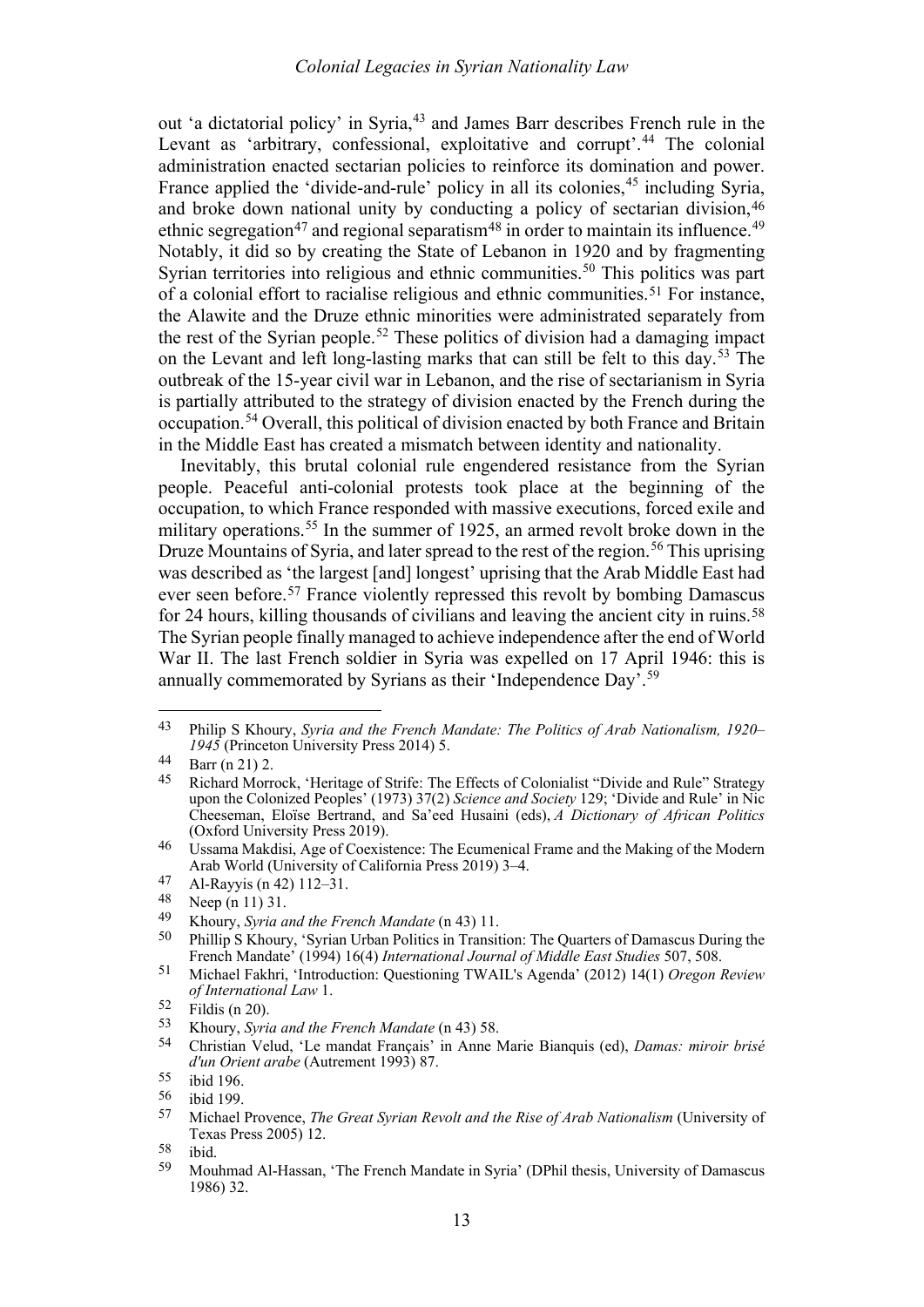<span id="page-8-14"></span>It is the same politic of division that justified the creation of artificial borders by the Anglo–French alliance in the secret *Sykes–Picot Agreements*. France created the State of Lebanon in Syria[60](#page-8-1) and Britain divided Mesopotamia into the new states of Iraq and Jordan.<sup>[61](#page-8-2)</sup> Native populations disagreed with the new borders set up by European colonial powers. For instance, the decision to annex the Iskenderun Syrian district to the new State of Turkey, despite the fact that this region was populated by a vast majority of Arabs who spoke the Syrian dialect, was strongly contested. $62$  The creation and separation of Lebanon from Syria was, likewise, contested by native populations.<sup>[63](#page-8-4)</sup> Moreover, Britain promised to create 'a Jewish home' in Palestine in the *Balfour Declaration*,[64](#page-8-5) paving the way for the mass displacement of millions of Palestinians and the current Israeli–Palestinian conflict.[65](#page-8-6) The Kurdish people were initially promised a State in the *Treaty of*  Sèvres,<sup>[66](#page-8-7)</sup> but were later stripped of their right to self-determination<sup>[67](#page-8-8)</sup> after renegotiations with Turkey in the *Treaty of Lausanne*. [68](#page-8-9) As a result of this decision, the Kurds have been left without a state and form today the largest nation without a country in the world. $69$ 

<span id="page-8-13"></span><span id="page-8-0"></span>The dislocation of the former Ottoman Empire had a direct impact on citizenries that explain current nationality rules in the Middle East. With the creation of new states naturally came the necessity to determine which citizens belonged to each State.<sup>[70](#page-8-11)</sup> European colonial powers established the new nationality rules that would apply after the dissolution of the Ottoman Empire in art 30 of the *Treaty of Lausanne*, according to which:

Turkish subjects habitually resident in territory which in accordance with the provisions of the present Treaty is detached from Turkey will become … nationals of the State to which such territory is transferred.<sup>[71](#page-8-12)</sup>

<span id="page-8-1"></span><sup>60</sup> Lebanon — as we know it today — was not a state before France created it in 1923. See Fildis ([n 20\)](#page-3-12) 133.

<span id="page-8-2"></span> $\overrightarrow{61}$  Barr (n [21\)](#page-3-11).

<span id="page-8-3"></span><sup>62</sup> Haitham Manaa, *Stateless Persons in Syria* (Report, Arab Commission on Human Rights 2004) <http://hem.bredband.net/dccls2/r1.htm>.

<span id="page-8-4"></span><sup>63</sup> Khoury, *Syria and the French Mandate* ([n 43\)](#page-7-0).

<span id="page-8-6"></span><span id="page-8-5"></span><sup>64</sup> *Imperial Conference 1926* (Report No E(IR/26), Inter-Imperial Relations Committee 1926).

<sup>65</sup> Gardner Thompson, *Legacy of Empire: Britain's Support of Zionism and the Creation of Israel* (Saqi Books 2019) 4.

<span id="page-8-7"></span><sup>66</sup> *Treaty of Peace Between the Allied and Associated Powers and Turkey*, signed 10 August 1920) ('*Treaty of Sèvres*'). Kurdistan was an independent state before the Ottoman invasion in the 15th century. See Philip G Kreyenbroek and Stefan Sperl, *The Kurds: A Contemporary Overview* (Routledge 2005) 12.

<span id="page-8-8"></span><sup>67</sup> Although the right of 'self-determination' was not part of international law until it was introduced in the *UDHR* (n [6\)](#page-1-9) in 1948, this legal concept can be found in earlier speeches and declarations. Notably, former President of the United States Woodrow Wilson was a driving force behind the adoption of the right to self-determination in several treaties, including the *Covenant of the League of Nations*. See Antony Anghie, 'Colonialism and the Birth of International Institutions: Sovereignty, Economy, and the Mandate System of the League of Nations' (2002) 34(3) *New York University Journal of International Law and Politics* 513; Trygve Throntveit, 'The Fable of the Fourteen Points: Woodrow Wilson and National Self-Determination' (2011) 35(3) *Diplomatic History* 445.

<span id="page-8-9"></span><sup>68</sup> *Treaty of Peace with Turkey Signed at Lausanne*, signed 24 July 1923 (entered into force 6 August 1924) ('*Treaty of Lausanne*').

<span id="page-8-10"></span><sup>69</sup> Bekir Halhalli, 'Kurdish Political Parties in Syria: Past Struggles and Future Expectations' in Emel Elif Tugdar and Al Serhun (eds), *Comparative Kurdish Politics in the Middle East* (Palgrave Macmillan 2018) 27–53.

<span id="page-8-11"></span><sup>70</sup> Laura van Waas, *The Situation of Stateless Persons in the Middle East and North Africa* (Report, UNHCR 2010) 6.

<span id="page-8-12"></span><sup>71</sup> *Treaty of Lausanne* (n [68\)](#page-8-0) art 30.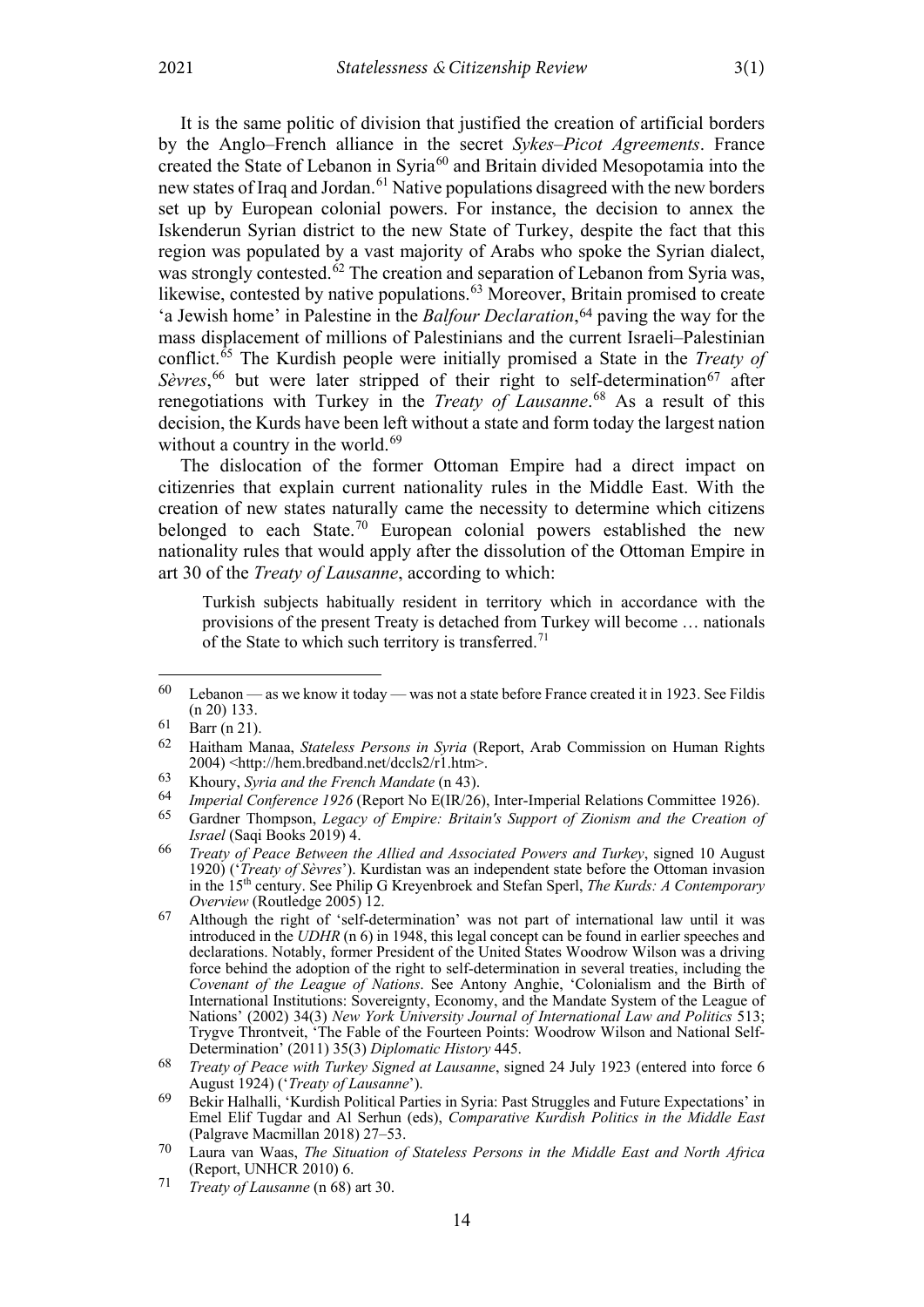<span id="page-9-10"></span>Accordingly, European colonial powers linked nationality to residency, without any regard to the lineage, ethnic identity or the place of birth of the individuals concerned. The creation by European colonial powers of the concept of 'nationstates' in itself only aimed at reinforcing imperial dominance rather than benefiting local populations.[72](#page-9-1) Article 30 of the *Treaty of Lausanne* was implemented in all former provinces of the Ottoman Empire. In Syria, the French Mandate issued an *arrêté*[73](#page-9-2) that established the following golden rule: any inhabitant in Syrian territory was to be considered Syrian, except if they explicitly renounced their nationality.<sup>[74](#page-9-3)</sup> This was an artificial artefact because residency does not necessarily coincide with identity. Many populations displaced during the Ottoman Empire or after its fall, who sought refuge in Syria, had no ancestral link to the Syrian territory.<sup>[75](#page-9-4)</sup> The creation of artificial borders by colonial powers inevitably resulted in the creation of artificial nationalities. European jurists describe nationality as 'the effective link',[76](#page-9-5) 'the genuine connection'[77](#page-9-6) and '*un attachement réel*' — 'a real connection' — between the individual and the State.[78](#page-9-7) It raises the question of whether nationality rules in the Middle East — and former colonised countries in general — can be considered 'real' or 'genuine', since they are the result of arbitrary colonial mapping.

### <span id="page-9-0"></span>B *Syrian Citizenship Post-Independence and the Influence of Pan-Arabism*

<span id="page-9-9"></span>After the end of French colonial rule, Syrian citizenship went through three different stages. The first nationality legislation passed by independent Syria was the *Law No 98 of 12 May 1951*, later replaced by the *Law No 21 of February 1951*. [79](#page-9-8) Citizenship rules were then modified by the *Law No 82 of July 1958*, after Syria joined the United Arab Republic. It was later abolished by *Law No 67 of October 1961* after Syria left the union. Finally, Syrian nationality law went through a last modification in 1969, following the accession in power of the Baa'th party. This legislation still regulates Syrian citizenship to this day. Article 48 of the current *Constitution of the Syrian Arab Republic* states that nationality is regulated by a legislative act. As such, modifications in nationality rules do not require constitutional amendment. This sub-section critically engages with the evolution of Syrian citizenship post-independence through an anti-colonial lens.

As mentioned in the introduction, the Anglo–French Alliance initially promised Arab populations the creation of an independent state in exchange for their

<span id="page-9-1"></span><sup>72</sup> Albert Memni, *The Colonizer and the Colonized* (Earthscan Publications 1957).

<span id="page-9-2"></span><sup>73</sup> It literally means 'unilateral administrative act' but can be translated as 'decree' in English.<br>74  $4m^2\hbar^2$  and  $N_2$  2225 at  $N_2$  2225 kin du 20 and 1024 [Decree  $N_2$  225 and  $N_2$  225 kin of 21

<span id="page-9-3"></span><sup>74</sup> *Arrêté No 2825 et No 2825 bis du 30 août 1924* [*Decree No 2825 and No 2825 bis of 30 August 1924*] (French Administration in Syria), republished in League of Nations, *Report by the Representative of New Zealand on the Work of the Twenty-Eighth Session of the Health Committee*, LN Doc C.258.1938.III (13 August 1938) 75 <https://biblioarchive.unog.ch/Dateien/CouncilDocs/C-258-1938-III\_EN.pdf>.

<span id="page-9-4"></span><sup>75</sup> Fildis (n [20\)](#page-3-12) 89. See also Isa Blumi, *Ottoman Refugees, 1878–1939: Migration in a Post-Imperial World* (A&C Black 2013).

<span id="page-9-5"></span><sup>76</sup> International Law Commission, 'Draft Articles on Nationality of Natural Persons in Relation to the Succession of States with Commentaries' (1999) 2(2) *Yearbook of the International Law Commission* 23, 39 art 19.

<span id="page-9-6"></span><sup>77</sup> *Nottebohm Case* (*Liechtenstein v Guatemala*) *(Second Phase) (Judgment)* [1955] ICJ Rep 4, 24.

<span id="page-9-8"></span><span id="page-9-7"></span><sup>78</sup> José Francisco Rezek, *Le droit international de la nationalité* (Recueil des cours 1986) 357.

<sup>79</sup> *Law No 98 of 12 May 1951* (Syrian Arab Republic) (no longer in force), replaced by *Law No 21 of February 1951* (Syrian Arab Republic), cited in Uri Davis, 'Citizenship Legislation in the Syrian Arab Republic' (1996) 18(1) *Arab Studies Quarterly* (1996) 29, 34.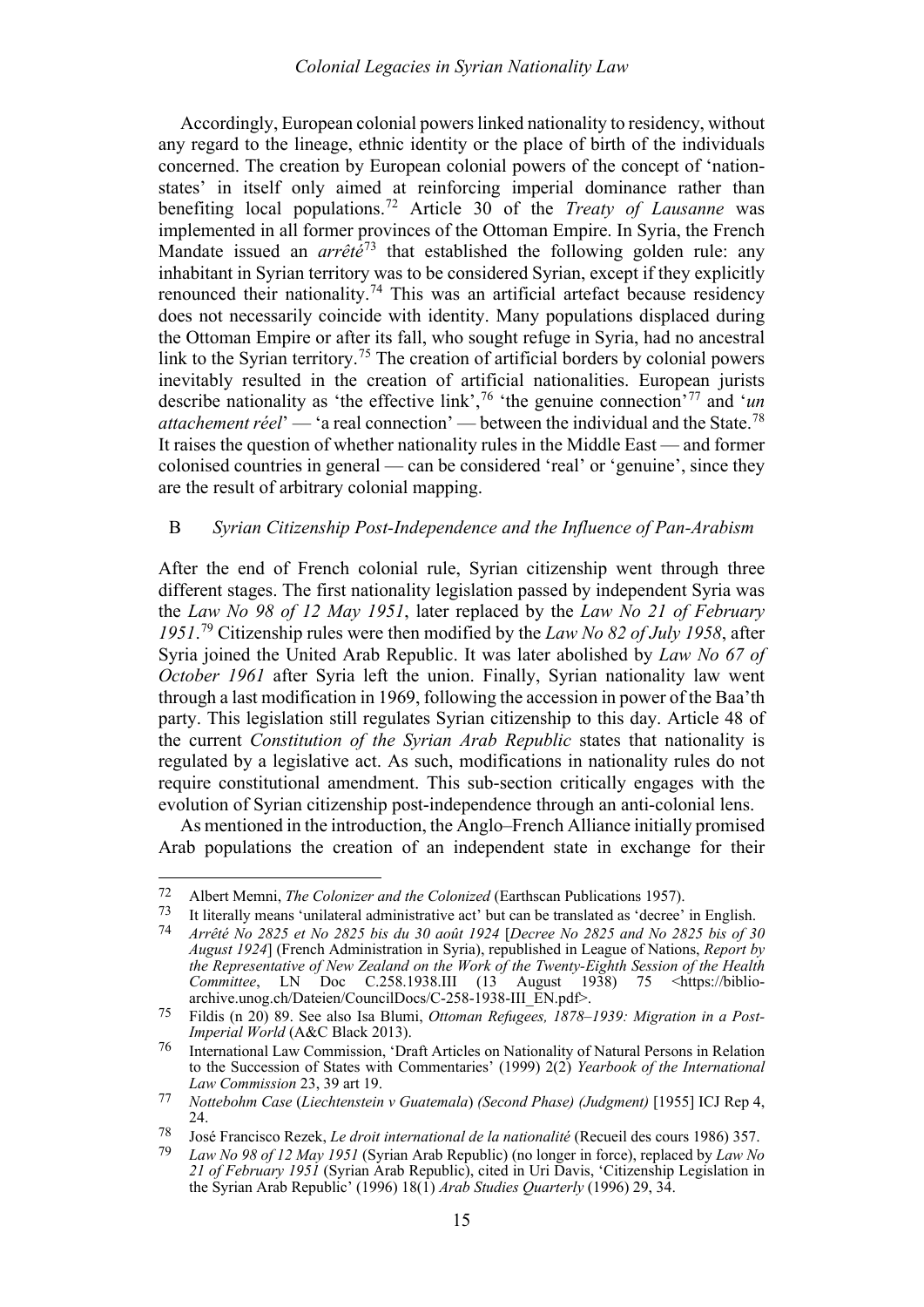<span id="page-10-1"></span><span id="page-10-0"></span>political and military support against the Ottomans.<sup>[80](#page-10-2)</sup> But after defeating the Ottomans, colonial powers did not keep their promise and crushed all political inspirations for Arab unity. $81$  Native populations were divided into artificial nation-states in order to contain nationalism and anti-colonial movements.<sup>[82](#page-10-4)</sup> After decolonisation, nationalists called for a reunification of all Arab states to overcome the divisions enacted during colonial rule. In this context, Pan-Arabism rose as a significantly strong and credible anti-colonial ideal. This project, also referred to as 'Arab nationalism', can be defined as a transnational and secular movement that advocates for the reunification of all Arab territories.<sup>[83](#page-10-5)</sup> Although the origins of this movement can be traced back to the Ottoman Empire,[84](#page-10-6) it emerged as a massive and popular ideology after World War I, both as an attempt to resist colonial rule and the creation of artificial borders by European powers. Arab nationalists advocate for the creation of a united Arab state, drawing on the historical example of the  $12^{th}$  century Arab Empire.<sup>[85](#page-10-7)</sup>

Pan-Arabism was formalised in different political projects, <sup>[86](#page-10-8)</sup> such as Nasserism in Egypt and Baathism in Iraq and Syria.[87](#page-10-9) Egypt and Syria managed to achieve this inspiration for Arab unity through the creation of a unified sovereign Arab state in 1946, called the United Arab Republic ('UAR').<sup>[88](#page-10-10)</sup> Yemen later signed a pact with the UAR in 1948 to be connected with a federation called the 'United Arab States' but without fully joining the union.[89](#page-10-11) During this period, all Syrians were considered nationals of the UAR.<sup>[90](#page-10-12)</sup> However, this union collapsed few years after, in 1961, following a coup d'état in Damascus.<sup>[91](#page-10-13)</sup> Although the creation of a unified Arab nation has not succeeded, Pan-Arabism has been translated in other forms of expressions, including intergovernmental cooperation between sovereign states. The most successful example of this expression is the League of Arab States  $(LAS')$ ,  $92$  a regional organisation framed around a common Arab identity and affinity. Within the past few decades, the definition of Pan-Arabism evolved, and is now broadly understood as 'an idea and a movement that recognises the close affinity shared by the Arab people and attempts to give that affinity some

<span id="page-10-2"></span><sup>80</sup> Trevor J Le Gassick, 'Studies in Contemporary Arab Nationalist Literature' (DPhil thesis, SOAS University 2015) 6.

<span id="page-10-3"></span><sup>81</sup> Ernest C Dawn, 'From Ottomanism to Arabism: The Origin of an Ideology' (1961) 23(3) *Review of Politics* 378; Zeine N Zeine, *Arab-Turkish Relations and the Emergence of Arab Nationalism* (Khayat's, 1958) 58. See also Rashid Khalidi et al (eds), *The Origins of Arab Nationalism* (Columbia University Press 1991).

<span id="page-10-4"></span><sup>82</sup> Gassick (n [80\)](#page-10-0) 4–5; Reem Abou-El-Fadi, 'Early Pan-Arabism in Egypt's July Revolution: The Free Officers Political Formation and Policy-Making, 1946–54' (DPhil thesis, SOAS University 2015) 289.

<span id="page-10-5"></span><sup>83</sup> Barry Rubin, 'Pan-Arab Nationalism: The Ideological Dream as Compelling Force' (1991) 26(3) *Journal of Contemporary History* 535.

<span id="page-10-6"></span><sup>84</sup> Zeine (n [81\)](#page-10-1) 58; Khalidi et al (n 81).<br>85 Gassick (n 80) 6

<span id="page-10-7"></span>Gassick (n [80\)](#page-10-0) 6.

<span id="page-10-9"></span><span id="page-10-8"></span><sup>86</sup> Thompson, *Colonial Citizens* ([n 10\)](#page-2-8) 41.

<sup>87</sup> Raymond A Hinnebusch, 'Syria's Alawis and the Ba'ath Party' in Michael Kerr and Craig Larkin (eds), *The Alawis of Syria: War, Faith and Politics in the Levant* (Oxford University Publishing 2015) 108.

<span id="page-10-10"></span><sup>88</sup> Raymond A Hinnebusch, *Authoritarian Power and State Formation in Baʻthist Syria: Army, Party, and Peasant* (Westview Press 1990) 110.

<span id="page-10-11"></span><sup>89</sup> Eugene Cotran, 'Some Legal Aspects of the Formation of the United Arab Republic and the United Arab States' (1959) 8(2) *The International and Comparative Law Quarterly* 346.

<span id="page-10-12"></span><sup>90</sup> Davis (n [79\)](#page-9-9).<br>91 Khoury Syrie

<span id="page-10-14"></span><span id="page-10-13"></span><sup>91</sup> Khoury, *Syria and the French Mandate* ([n 43\)](#page-7-0) 121.

Also known as 'the Arab League'.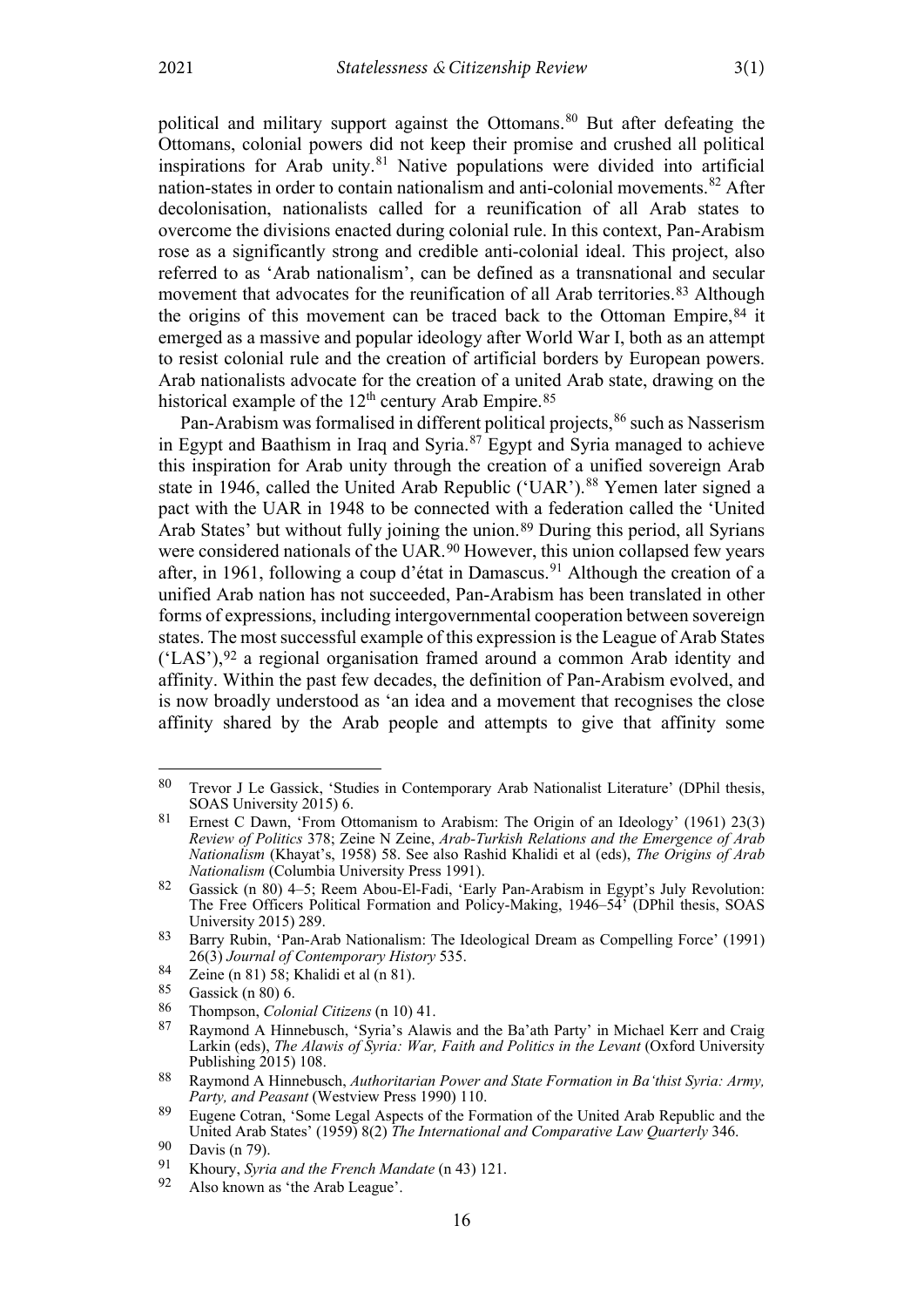meaningful practical expression'.[93](#page-11-0) This broader understanding of Pan-Arabism does not assert that all Arab states should unify into one nation, but rather advocates for cooperation on the basis of this shared 'Arab identity'. Whilst there are still ongoing debates about what this common identity rests upon, it emerges as a strong anti-colonial movement to rectify politics of division enacted during colonisation.

Following the collapse of the UAR, Syria went through a period of political instability, with a succession of coups d'états and temporary governments that did not last more than five years.<sup>[94](#page-11-1)</sup> This ended in 1963, when the Ba'ath party seized power in a military coup d'état, and has been ruling the country ever since.<sup>[95](#page-11-2)</sup> Ba'athism is a political movement that calls for the unification of all Arab territories into one single state, and advocates for the end of foreign interference.[96](#page-11-3) The Pan-Arabist ideology of the Ba'ath party is strongly reflected in the current Syrian political and legal framework. According to the *Constitution of the Syrian Arab Republic*, [97](#page-11-4) the official name of the country is 'Syrian *Arab* Republic', described as 'part of the *Arab* homeland' and the Syrian people are considered 'part of the *Arab* nation' with an '*Arab* identity'.[98](#page-11-5) Likewise, the preamble of the previous Syrian constitution, before it was amended in 2012, directly refers to the 'colonial conquests [that] shattered the Arab nation's *unity*, occupied its territory, and plundered its resources'.[99](#page-11-6) The historical and political significance of Pan-Arabism is also reflected in the current Syrian citizenship rules. Article 4(1)(f) of *Syrian Nationality Law* sets out the conditions for Syrian naturalisation as follows: (i) a five-year legal residency requirement; (ii) having full legal capacity; (iii) meeting certain medical conditions; (iv) having 'good character'; (v) having legitimate means to earn a living; and (vi) being able to read and write Arabic.<sup>[100](#page-11-7)</sup> These naturalisation criteria are quite lax compared to other countries of the Middle East and North Africa.<sup>[101](#page-11-8)</sup> However, Syrian naturalisation rules draw distinction between citizens of Arab countries and citizens of non-Arab countries. Overall, Syrian legislation distinguishes three categories of populations: Syrians, Arabs and other foreigners. The differences between Arabs and non-Arabs in naturalisation procedures are listed in Chapter 6 of the *Syrian Nationality Law* under the section 'special provisions for other Arab nationals'. Article 6(3) states that the Minister of Interior can, at their discretion, waive regular conditions when the applicant is 'of Arab origin' and able to provide 'a good reason' for

<span id="page-11-0"></span><sup>93</sup> Stewart Reiser, 'Pan-Arabism Revisited' (1983) 37(2) *Middle East Journal* 218.

<span id="page-11-1"></span><sup>94</sup> Ma'oz Zeev, 'The Evolution of Syrian Power, 1948–1984' in Ma'oz Moshe and Avner Yaniv (eds), *Syria Under Assad* (Croom Helm 1986) 68, 72–78.

<span id="page-11-2"></span><sup>95</sup> *Syrian Nationality Law* ([n 2\)](#page-1-10).

<span id="page-11-3"></span><sup>96</sup> Idriss Jebari, 'The Rise and Fall of the Arab Left' in Francesco Cavatorta, Lise Storm, Valeria Resta (eds), *The Routledge Handbook on Political Parties in the Middle East and North Africa* (Routledge 2020) 1.

<span id="page-11-4"></span><sup>97</sup> *Constitution of the Syrian Arab Republic 1973* (no longer in force), superseded by the *Constitution of the Syrian Arab Republic 2012*. The English version has been translated by the International Labour Organization: 'Constitution of the Syrian Arab Republic<sup>'</sup>,<br>International Labour Organization (Web Page) *Organization* (Web Page) <https://www.ilo.org/dyn/natlex/docs/ELECTRONIC/91436/106031/F-931434246/constitution2.pdf>.

<span id="page-11-6"></span><span id="page-11-5"></span><sup>98</sup> *Constitution of the Syrian Arab Republic 2012* preamble [1], art 1 (emphasis added).

<sup>99</sup> *Constitution of the Syrian Arab Republic 1973* (no longer in force) preamble [1] (emphasis added).

<span id="page-11-8"></span><span id="page-11-7"></span><sup>100</sup> *Syrian Nationality Law* ([n 2\)](#page-1-10) art 4(1)(f).

<sup>101</sup> Albarazi ([n 10\)](#page-2-8) 10.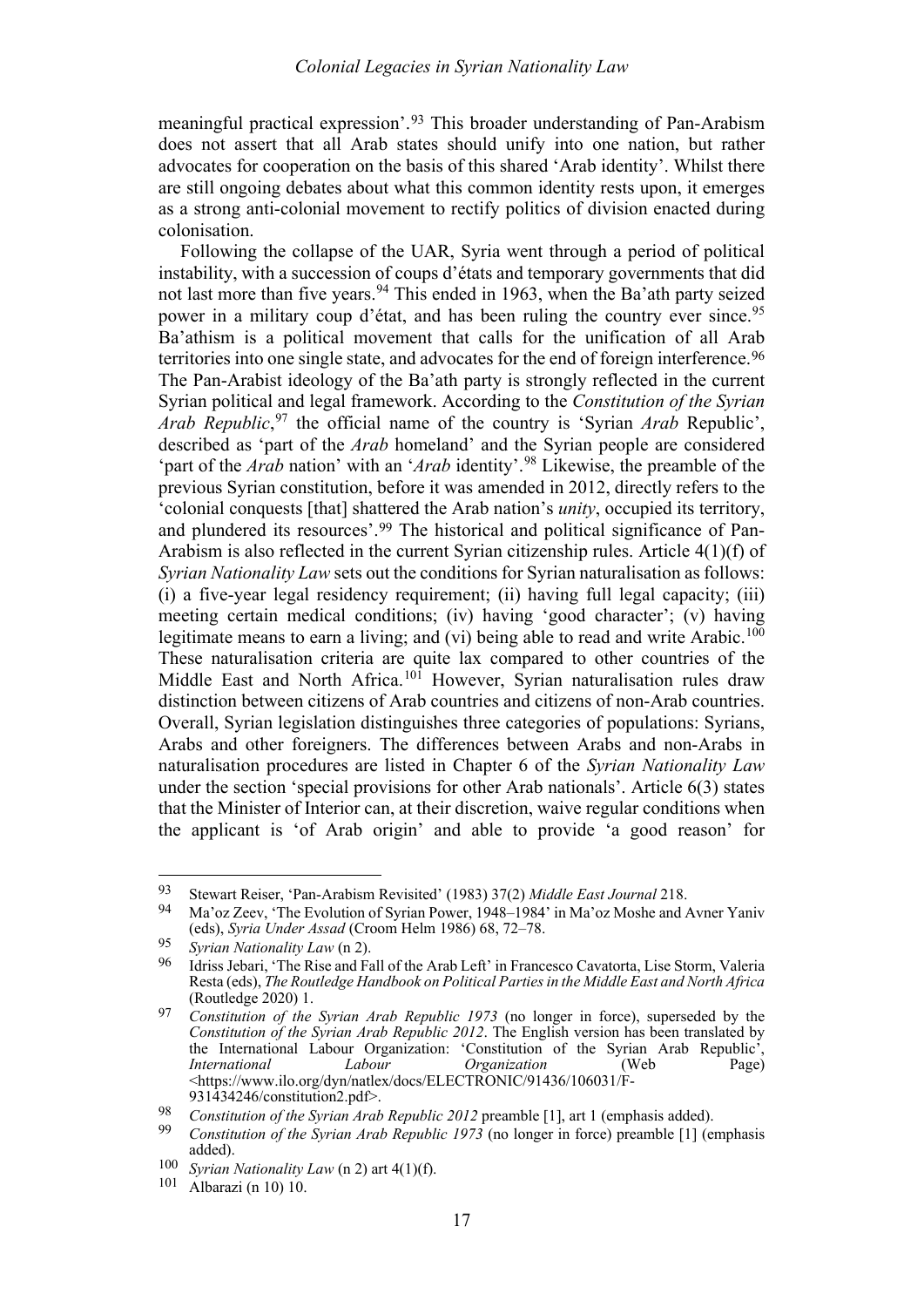naturalisation.[102](#page-12-0) At first glance, this provision raises serious concerns vis-à-vis the prohibition of discrimination in international law. Syria is a mosaic of diverse religions and ethnicities, including Alawites, Armenians, Assyrians, Chechens, Druze, Ismailis, Kurds and others.<sup>[103](#page-12-1)</sup> Syria has historically been a country of refuge for people fleeing neighbouring countries, regardless of their ethnicities or country of origin.[104](#page-12-2) Pan-Arabism is a political movement that goes beyond identity-based claims, and is framed around ideas of fraternity, shared heritage and common values.[105](#page-12-3)

Therefore, specific provisions in Syrian nationality law that favour 'citizens of Arab origin' need to be understood and analysed through an anti-colonial lens. Whilst certain provisions of Syrian legislation on nationality might appear as a form of ethnic discrimination at first, it actually stems from an anti-colonial movement that stroke for self-determination and ideals of equality. One must keep in mind that current nationality rules and borders in the Middle East are based on bogus colonial imaginaries, designed by former imperial powers, that do not reflect the identities of native populations. In that context, Pan-Arabism was initially conceived of as a resistance movement against colonial powers, revolving around the ideal of unity, not ethnic-based discrimination. It was a post-colonial effort to restore the existence of a democratic and independent Arab state aforementioned, which briefly existed under the rule of King Faisal in 1921. In fact, the declaration of independence issued by the Syrian Congress proclaimed a bill of rights, which included freedom of religion, freedom of press and equal citizenship for all residents of Syria.[106](#page-12-4) Thereafter, Pan-Arabism precisely aimed at restoring the sovereignty of Syrians, which was brutally crushed by European colonial powers. Equally, citizenship rules framed around Pan-Arabism aimed at unifying the citizens of Arabic-speaking countries who had suffered colonial decisions — regardless of their ethnicities or religious affiliation. As Fanon highlights, an important aspect of the anticolonial struggle is the unification of the natives under a common identity.[107](#page-12-5) Similarly to Pan-Arabism, Pan-Africanism is an anti-colonial movement that advocates for the reunification of all African territories.[108](#page-12-6) There were no borders in Africa before European colonial powers colonised the continent and divided it among themselves in the Berlin Conference.[109](#page-12-7) Pan-Africanism is an ideal that aimed at rectifying the devasting politics of division and separation enacted during colonial rule. Whilst this movement has never led to the creation of a unified African State, it encouraged and strengthened cooperation among sovereign nations. Overall, an anti-colonial analysis of Syrian citizenship reveals that certain forms of discrimination in Syrian naturalisation rules are the result of anti-colonial movements and resistance.

<span id="page-12-8"></span><span id="page-12-1"></span><span id="page-12-0"></span><sup>102</sup> *Syrian Nationality Law* ([n 2\)](#page-1-10) art 6(3).

<sup>103</sup> Joshua Castellino and Kathleen A Cavanaugh, *Minority Rights in the Middle East* (Oxford University Press 2013) 261.

<span id="page-12-3"></span><span id="page-12-2"></span><sup>104</sup> Albarazi ([n 10\)](#page-2-8) 10.<br>105 Thompson Colonia

<sup>105</sup> Thompson, *Colonial Citizens* ([n 10\)](#page-2-8) 21.

<span id="page-12-4"></span><sup>106</sup> Thompson, *How the West Stole Democracy* ([n 16\)](#page-3-10) 243.

<span id="page-12-6"></span><span id="page-12-5"></span><sup>107</sup> Frantz Fanon, *The Wretched of the Earth* (Penguin 2001) 100–1.

Mark Malisa and Phillippa Nhengeze, 'Pan-Africanism: A Quest for Liberation and the Pursuit of a United Africa' (2018) 2(3) *Genealogy* 28.

<span id="page-12-7"></span><sup>109</sup> Berlin Conference, 15 November 1884 – 26 February 1885. See Ieuan Griffiths, 'The Scramble for Africa: Inherited Political Boundaries' (1986) 152(2) *Geographical Journal*  204.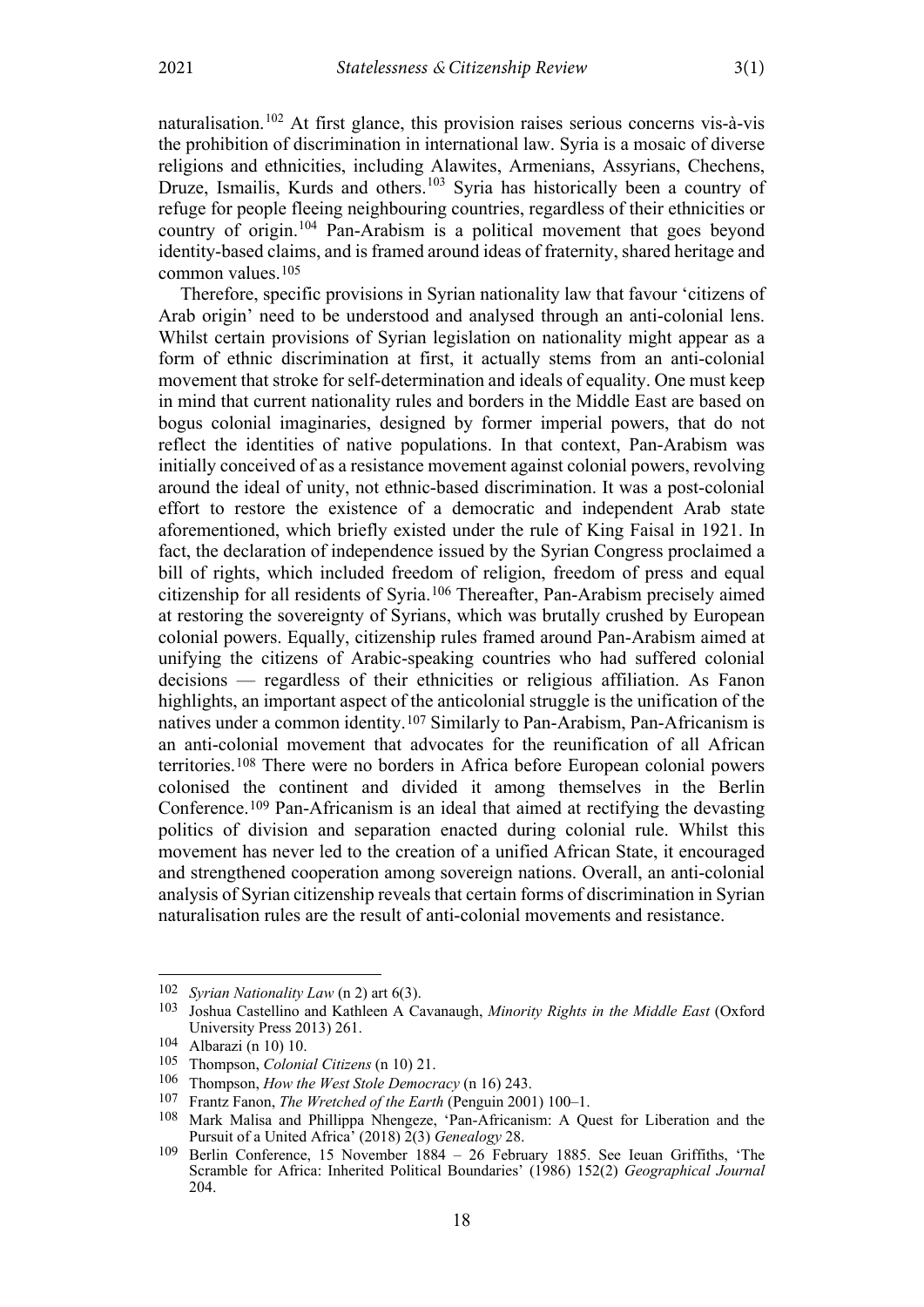#### <span id="page-13-16"></span> $III$ GENDER-BASED RULES IN SYRIAN NATIONALITY LAW

# <span id="page-13-1"></span><span id="page-13-0"></span>A *The Introduction of Gender-Based Discrimination by the French Colonial Administration*

As mentioned in the introduction, Syrian citizenship is principally based on art 3 of the *Syrian Nationality Law*, which provides that 'anyone born inside or outside the country to a Syrian Arab father … shall be considered as Syrian Arab ipso facto'.<sup>[110](#page-13-3)</sup> This provision is the direct result of a patriarchal law introduced by the French colonial administration.<sup>[111](#page-13-4)</sup> From August 1924 to January 1925, the French High Commissioner<sup>[112](#page-13-5)</sup> issued a series of *arrêtés*<sup>[113](#page-13-6)</sup> laying down the legal framework on the transmission and acquisition of Syrian nationality.<sup>[114](#page-13-7)</sup> This patriarchal framework, directly inspired by French law itself, $115$  established the principle of paternal *jus sanguinis*,<sup>[116](#page-13-9)</sup> and made the acquisition of a woman's nationality dependent on her husband's.<sup>[117](#page-13-10)</sup> France also exported the principle of 'dependent nationality', whereby a woman loses her nationality if she marries a foreigner.[118](#page-13-11) Until 1973, French nationality law was based upon the principle of *patria potestas* — 'power of the father' — under which a woman was subjected to her husband's power.<sup>[119](#page-13-12)</sup> The introduction of this law represented a major step back for Syrian women who, under the Ottoman rule, enjoyed the right to pass on their nationality to their children on an equal basis with men.<sup>[120](#page-13-13)</sup> This historical fact challenges colonial and Orientalist discourses that blame patriarchal laws in the Middle East on a 'barbaric culture' or 'backward religion'. On the contrary, this discriminatory legislation is the pure product of so-called European civilisation, which ostensibly claims to be superior.

<span id="page-13-15"></span><span id="page-13-2"></span>In this regard, it must be stressed out that the principle of paternal *jus sanguinis*  was introduced by the French colonial administration following the transposition of the 1804 *French Civil Code* ('*Napoleonic Code*') into Syrian law.[121](#page-13-14) This code,

<span id="page-13-4"></span><span id="page-13-3"></span><sup>110</sup> *Syrian Nationality Law* ([n 2\)](#page-1-10) art 3.

<sup>111</sup> Parolin Gianluca, *Citizenship in the Arab World: Kin, Religion and Nation-State* (Amsterdam University Press 2009); Joseph M Haddad, *The Syrian Nationality* (American University of Beirut 1942).

<span id="page-13-6"></span><span id="page-13-5"></span><sup>112</sup> The 'French High Commissioner' refers to the executive power during the Mandate.

<sup>113</sup> In this context, the word '*arrêté*' refers to a legislation unilaterally issued by the French administration during the colonial period.

<span id="page-13-7"></span><sup>114</sup> *Arrêté 2825 bis du 3 Août 1924* [*Decree 2825 bis of 3 August 1924*] 8(287) El Acima 1, 1 (State of Syria); *Arrêté 16/S of 5 January 1925* (State of Syria), reproduced in Youssef S Takla, 'Corpus juris du mandat français' in Nadine Méouchy and Peter Sluglett (eds), *The British and French Mandates in Comparative Perspectives/Les mandats français et anglais*  dans une perspective comparative (Brill 2003) 63, 97-98.

<span id="page-13-8"></span><sup>115</sup> Mida R Zantout, 'Robbed of Citizenship: French Law Stripped Lebanese Women of Basic Rights They Freely Enjoyed under Ottoman Rule', *Daily Star* (online, 7 August 2008) <https://www.dailystar.com.lb/News/Lebanon-News/2008/Aug-07/50815-robbed-ofcitizenship-french-law-stripped-lebanese-women-of-basic-rights-they-freely-enjoyedunder.ashx>.

<span id="page-13-9"></span><sup>116</sup> Arrêté 16/S (n 114) art 1.

<span id="page-13-10"></span><sup>117</sup> ibid art 5: 'the foreign woman who marries a Syrian becomes Syrian' (tr author).

<span id="page-13-12"></span><span id="page-13-11"></span><sup>118</sup> *Code Civil 1804*, art 18 (France) (no longer in force) ('*Napoleonic Code*').

<sup>119</sup> Erwin Spiro, *Law of Parent and Child* (2nd ed, Juta & Co 1985).

<span id="page-13-13"></span><sup>120</sup> *Law No 19 of 1869 'Nationality Law'* (Ottoman Empire), cited in Will Hanley 'What Ottoman Nationality Was and Was Not' (2016) 3(2) *Journal of the Ottoman and Turkish Studies Association* 277.

<span id="page-13-14"></span><sup>121</sup> *Napoleonic Code* (n [118\)](#page-13-2), also known as 'Code Napoléon' in French.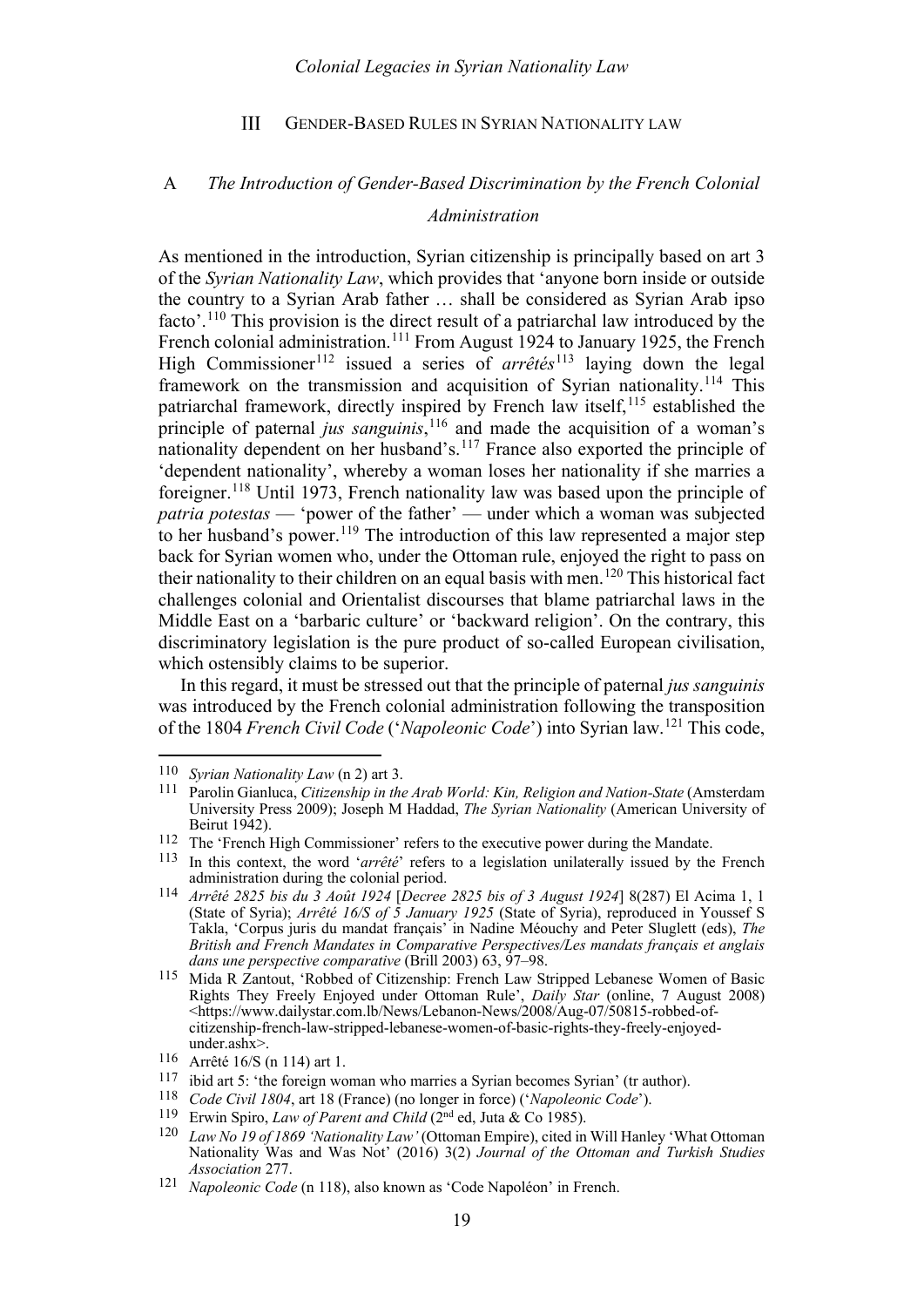which represented the core of French civil law, was a compilation of patriarchal rules that subjected women to legal incapacity. Under this code, women were forced by law to obey their husbands,<sup>[122](#page-14-0)</sup> prohibited from securing their rights before Courts[123](#page-14-1) and unable to buy, give or sell their own goods without their husband's approval.<sup>124</sup> In short, French law viewed women as having the same legal capacity as criminals and children. One of the most fierce and misogynist provision of the *Napoleonic Code* was the 'rape marriage law', an article according to which a man who kidnapped or raped a girl could avoid prison by marrying his victim.<sup>125</sup> This law, and the *Napoleonic Code* more generally, was exported by France in all its colonies, including in Lebanon,<sup>126</sup> Morocco,<sup>127</sup> Algeria<sup>128</sup> and Tunisia.<sup>129</sup> Although the *Code* was largely regarded as a symbol of progress and modernisation in Europe,<sup>130</sup> it represented a major step backwards for non-Western women. Before the Anglo–French occupation, Ottoman women enjoyed the right to sign binding contracts, to buy or sell goods without their husband's permission and to secure their legal rights in court on their own behalf.*13F* 131

In fact, Turkish women obtained the right to vote in 1930, 14 years before French women did.<sup>[132](#page-14-2)</sup> Therefore, it is a colonial fallacy to maintain that European colonialism somehow brought 'civilisation' or enhanced gender equality of local populations.[133](#page-14-3) It actually had the opposite effect. This provision further illustrates how patriarchy is an inextricable part of the racism and brutality of colonialism. Although the oppressive colonial machinery was aimed at subjugating all native populations,[134](#page-14-4) it had a disproportionate impact on women. It seems like the socalled 'civilising mission' put forward by the French was subjugating women, rather than about bringing civilisation. In this regard, it must be stressed that Britain introduced the same gender-based discrimination in its colonies, including in Jordan, Iraq and India, following a similar pattern.[135](#page-14-5) Both colonial powers are therefore responsible for introducing this patriarchal principle, and yet the

<span id="page-14-0"></span><sup>122</sup> ibid art 213.

<span id="page-14-1"></span><sup>123</sup> ibid arts 215, 221, 1124.

<sup>124</sup> Hanley (n [120\)](#page-13-15).

<sup>125</sup> Rothna Begum, 'Middle East on a Roll to Repeal "Marry the Rapist" Laws', *Human Rights Watch* (online, 24 August 2017) <https://www.hrw.org/news/2017/08/24/middle-east-rollrepeal-marry-rapist-laws>.

<sup>126</sup> *Legislative Decree No 340 'Penal Code'* (1943) art 522 (Lebanon). Article repealed in August 2017. 'Lebanon Rape Law: Parliament Abolishes Marriage Loophole', *BBC News* (online, 16 August 2017) <https://www.bbc.co.uk/news/world-middle-east-40947448>.

<sup>127</sup> *Dahir No 1-59-413 'Code Penal'* (1962) 28 Joumada II 1382, art 475 (Morocco). Article repealed by *Loi No 1-14-06* (2014) 18 Bulletin Officiel 2492.

<sup>128</sup> *Ordonnance No 66-156 du 8 juin 1966 portant code penal* (2011) art 308 (Algeria). Article repealed in 2017.

<sup>129</sup> *Code Penal* (1913) art 227 bis (Tunisia) (no longer in force). Article repealed in 2016.

<sup>130</sup> In Europe, the *Napoleonic Code* (n [118\)](#page-13-2) was actually regarded as a symbol of modernisation and progress. See Xavier Martin, *Fonction paternelle et Code Napoléon* (Annales Historiques De La Révolution Française, 1996) 466.

<span id="page-14-2"></span><sup>131</sup> Zantout (n [115\)](#page-13-16) 2.

<sup>132</sup> Valentine Moghadam, *Modernizing Women: Gender and Social Change in the Middle East* (Lynne Rienner Publishers 1993) 91.

<span id="page-14-3"></span><sup>133</sup> Deniz Kandivoti, *Gendering the Middle East: Emerging Perspectives* (Syracuse University Press 1996).

<span id="page-14-5"></span><span id="page-14-4"></span><sup>134</sup> Fanon (n [107\)](#page-12-8); Memni (n [72\)](#page-9-10).

<sup>135</sup> Radha Govil and Alice Edwards, 'Women, Nationality and Statelessness' in Alice Edwards and Laura Van Waas (eds), *Nationality and Statelessness under International Law* (Cambridge University Press 2014) 169.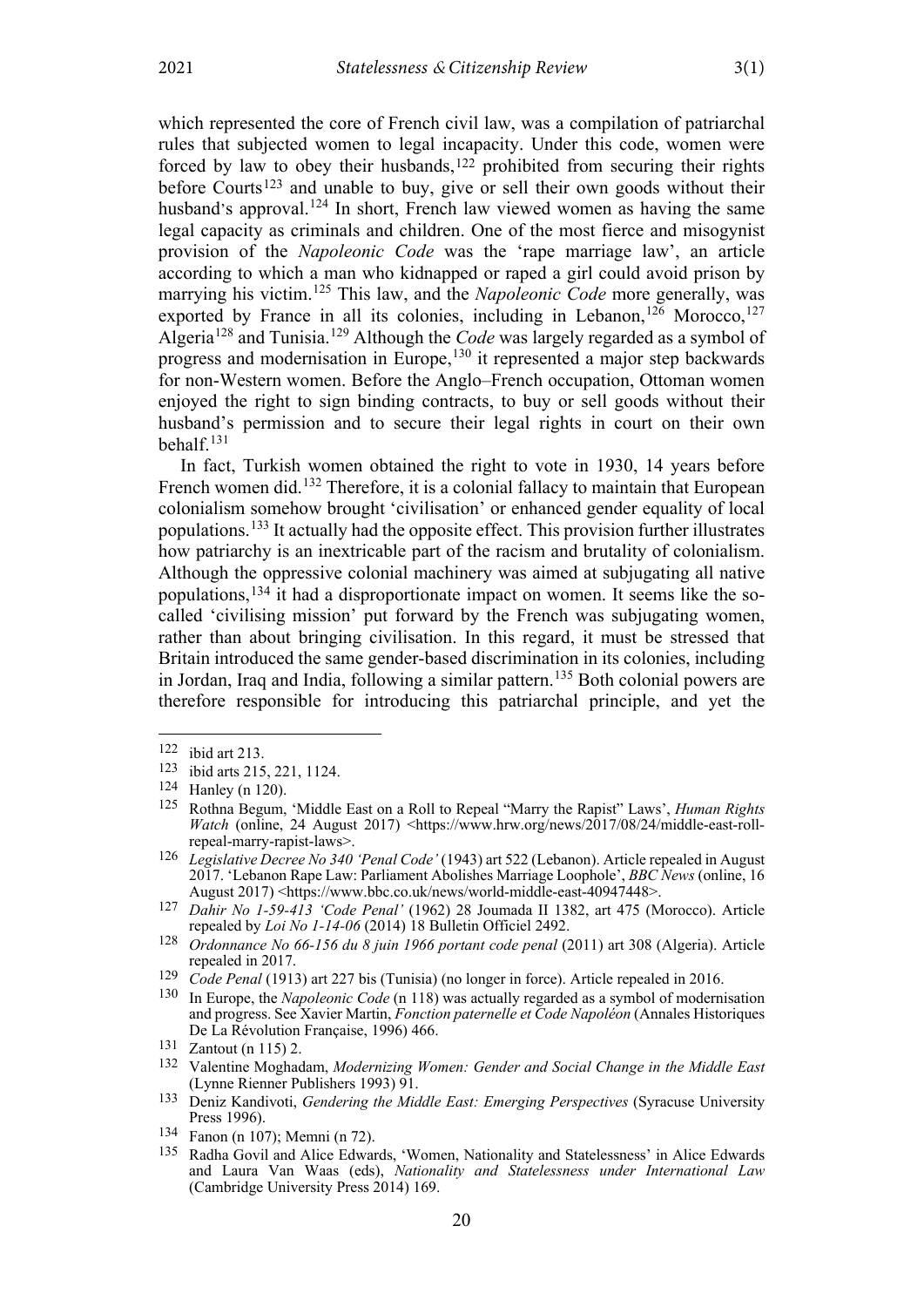### *Colonial Legacies in Syrian Nationality Law*

majority of the Western academic literature fails to mention this colonial heritage and present gender inequality laws in Syria as a result of religious tradition or cultural 'backwardness'.[136](#page-15-1) The *patria potestas* principle introduced by France is translated in art 30 of the current *Syrian Nationality Law*, which provides that 'a minor shall have their father's nationality'.<sup>[137](#page-15-2)</sup> This patriarchal rule also means that only Syrian men can pass on their citizenship to their spouse.[138](#page-15-3) Consequently, this example illustrates how citizenship regulation and statelessness can be the expression of both patriarchy[139](#page-15-4) and colonialism.[140](#page-15-5) The introduction of patriarchal provisions within nationality legislation is one of the major causes of statelessness in Syria.

### <span id="page-15-14"></span><span id="page-15-0"></span>B *The Impact of Gender-Based Discrimination on Statelessness*

Gender-based discrimination in nationality rules has been identified as one of the main causes of statelessness.[141](#page-15-6) Paternal *jus sanguinis* can lead to statelessness in situations whereby the father is stateless, unknown, has died before registering the child or simply refuses to recognise the child. In order to prevent such a situation, art 3 of the *Syrian Nationality Law* allows the acquisition of nationality to: 'anyone born in the country to a Syrian Arab mother and whose legal family relationship to his father has not been established'.<sup>[142](#page-15-7)</sup> Nonetheless, this provision fails to tackle statelessness properly because it only concerns children born within the country and therefore excludes the ones born in exile. It furthermore refers to the status of the father instead of focusing on the risk of statelessness the child faces per se. As a result, art  $3$  is rarely implemented in practice<sup>[143](#page-15-8)</sup> because children born to unknown fathers face a series of bureaucratic barriers and social obstacles.<sup>[144](#page-15-9)</sup> Notably, there is a strong social stigma surrounding children born out of wedlock<sup>[145](#page-15-10)</sup> or within terrorist organisations.<sup>[146](#page-15-11)</sup> Gender-biased laws are 'particularly hard on less-educated women, frequently from rural [areas], who married foreigners and had no resources for tracking the father or pursuing nationality claims for their children'.[147](#page-15-12) On the other hand, communities from

<span id="page-15-13"></span><span id="page-15-1"></span><sup>136</sup> Zantout (n [115\)](#page-13-16) 9.

<span id="page-15-3"></span><span id="page-15-2"></span><sup>137</sup> *Syrian Nationality Law* ([n 2\)](#page-1-10) art 30.

<sup>138</sup> ibid art 18.

<span id="page-15-4"></span><sup>139</sup> Deirdre Brennan, 'Statelessness and the Feminist Toolbox: Another Man-Made Problem with a Feminist Solution?' (2019) 24(2) *Tilburg Law Review* 170.

<span id="page-15-5"></span><sup>140</sup> Hilary Charlesworth, Christine Chinkin and Shelley Wright, 'Feminist Approaches to International Law' (1991) 85(4) *The American Journal of International Law* 613.

<span id="page-15-6"></span><sup>141</sup> Zahra Albarazi and Laura van Waas, 'Towards the Abolition of Gender Discrimination in Nationality Laws' [2014] 46 *Forced Migration Review* 49; Neda Shaheen, 'Discriminatory Nationality Laws Must Be Eliminated in Order to Eradicate Statelessness' (2018) 11(2) *DePaul Journal for Social Justice* 1.

<span id="page-15-7"></span><sup>142</sup> *Syrian Nationality Law* ([n 2\)](#page-1-10) art 3(b), (c), (d), (e).

<span id="page-15-8"></span><sup>143</sup> Laura van Waas and Zahra Albarazi, 'Transformations of Nationality Legislation in North Africa' in Engin F Isin and Peter Nyers (eds), *Routledge Handbook of Global Citizenship* (Routledge 2014) 208.

<span id="page-15-9"></span><sup>144</sup> Albarazi ([n 10\)](#page-2-8) 23.

<span id="page-15-10"></span><sup>145</sup> *Nationality and Causes of Statelessness in the Middle East and North Africa Report* (Report, The Legal Agenda 2016) <https://english.legal-agenda.com/nationality-and-cases-ofstatelessness-in-the-middle-east-and-north-africa/> ('*Legal Agenda Report 2016*').

<span id="page-15-11"></span><sup>146</sup> Betsy Fisher, 'Why Non-Martial Children in the MENA Region Face a Risk of Statelessness', *Harvard Human Rights Journal* (online, 2015) <https://harvardhrj.com/2015/01/why-nonmarital-children-in-the-mena-region-face-a-risk-of-statelessness/>.

<span id="page-15-12"></span><sup>147</sup> Khadija Elmadmad, 'Les réfugiés et les apatrides au Maroc: des étrangers pas comme les autres' [2011] *Numéro Spécial de la Revue de l'Université Moulay Ismail à Meknès* 67.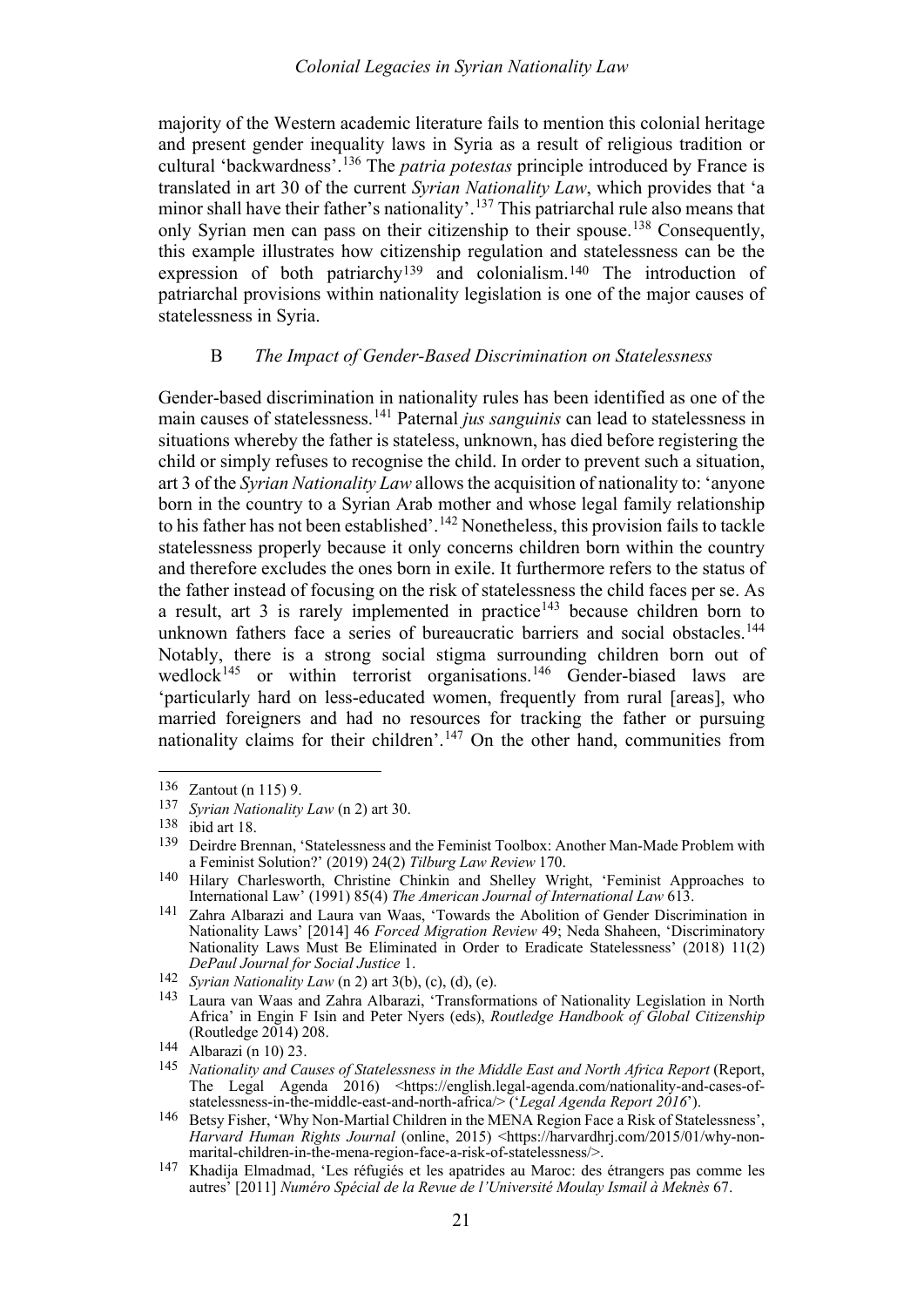privileged, upper-class and educated backgrounds are more likely to overcome the social and bureaucratic obstacles aforementioned.[148](#page-16-0) Overall, the fact that statelessness is still perpetuated from generation to generation in Syria demonstrates how inefficient art 3 really is in preventing and eradicating statelessness.<sup>[149](#page-16-1)</sup>

<span id="page-16-9"></span>In addition, the mass displacement of populations coupled with political instability and insecurity created by the 2011 civil war has dramatically increased the risk of statelessness in two ways. Firstly, many fathers have died, disappeared or simply abandoned their children during the war, making it more difficult to prove the paternal lineage to a Syrian father. UNHCR estimates that one-fourth of Syrian refugee households are led by women,<sup>[150](#page-16-2)</sup> and that over 300,000 Syrian children were born in exile between 2011 and 2016.[151](#page-16-3) Access to birth registration is primordial for Syrian children born outside the country because it provides evidence of their identity, their family links, and, as a result, their right to Syrian citizenship. According to the *Convention on the Rights of the Child*, which Syria is a state party to, 'each child shall be registered immediately after birth and shall have the right from birth to a name [and] the right to acquire a nationality'.<sup>[152](#page-16-4)</sup> Yet, the ongoing conflict makes it hard for Syrian families to register their childbirth, especially when the father is absent. Particularly, many Syrians living abroad are not aware of the necessity of registering their child at the nearest consulate,[153](#page-16-5) or had their identity documentation lost, stolen or destroyed during the war.<sup>[154](#page-16-6)</sup> In rebel-held areas, civil registration systems have not operated for years, leading to the impossibility of registering marriages, births and deaths — all of which can prevent access to nationality.[155](#page-16-7) As of July 2020, around 4.1 million Syrians were living in non-governmental controlled areas.[156](#page-16-8) In addition of the widespread loss of documentation in rebel-held territories, the validity of identity documents issued by non-state actors is disputed. All of these factors make it significantly challenging to prove Syrian citizenship, leading to a rise in the numbers of Syrians deprived of their right to nationality. Whilst the outbreak of the civil war coupled with gender-based discrimination has heightened the risk of statelessness, it is undoubtfully not a new phenomenon in Syria. Mass cases of statelessness existed before the conflict, especially among Kurds and Palestinians who have been deprived of nationality by colonialism.

<span id="page-16-1"></span><span id="page-16-0"></span><sup>148</sup> *Legal Agenda Report 2016* (n [145\)](#page-15-13).

<sup>149</sup> *Statelessness in Syria: Country Position Paper — August 2019* (Report, European Network on Statelessness and Institute on Statelessness <https://statelessjourneys.org/wp-content/uploads/StatelessJourneys-Syria-August-2019.pdf> ('*Statelessness in Syria*')

<span id="page-16-2"></span><sup>150</sup> *Woman Alone* ([n 3\)](#page-1-11).

<span id="page-16-3"></span><sup>151</sup> *In Search of Solutions: Addressing Statelessness in the Middle East and North Africa* (Report, UNHCR September 2016) <https://www.refworld.org/docid/57dbdaba4.html> ('*In Search of Solutions*').

<span id="page-16-4"></span><sup>152</sup> *Convention on the Rights of the Child*, opened for signature 20 November 1989, 1577 UNTS 3 (entered into force 2 September 1990) art 7 ('*CRC*'). This is the most widely-ratified international human rights treaty in history. The United States is the only country in the world that has not ratified the *CRC*.

<span id="page-16-5"></span><sup>153</sup> *In Search of Solutions* (n [143\)](#page-15-14).

<span id="page-16-6"></span><sup>154</sup> *Action 7: Ensuring Birth Registration for the Prevention of Statelessness* (Good Practices Paper, UNHCR 2017) [<https://www.refworld.org/pdfid/5a0ac8f94.pdf>](https://www.refworld.org/pdfid/5a0ac8f94.pdf).

<span id="page-16-7"></span><sup>155</sup> ibid.

<span id="page-16-8"></span><sup>156</sup> *Syrian Arab Republic: Recent Developments in Northwest Syria Situation* (Report No 18, United Nations Office for the Coordination of Humanitarian Affairs 25 July 2020) <https://reliefweb.int/sites/reliefweb.int/files/resources/nw\_syria\_sitrep18\_25july2020.pdf>.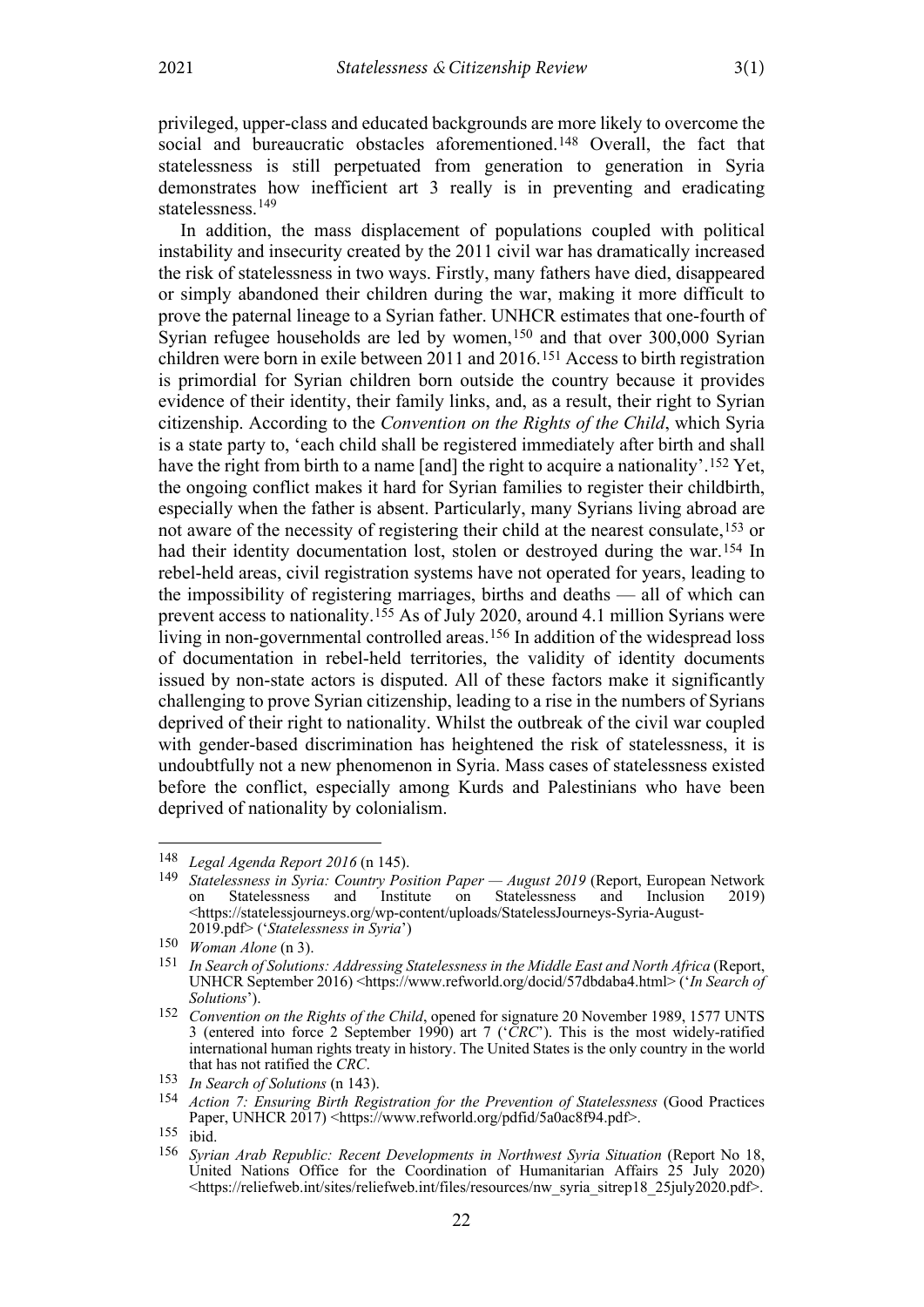#### <span id="page-17-0"></span>IV THE DEPRIVATION OF THE RIGHT TO SELF-DETERMINATION FOR THE KURDS

#### AND PALESTINIANS

Colonial policies have deprived both Kurds and Palestinians of their right to selfdetermination, leaving them stateless and vulnerable to forced expulsion. Prior to the outbreak of the Syrian civil war, around 300,000 Kurds and more than 550,000 Palestinian refugees living in Syria were *de jure* stateless.[157](#page-17-2) Although Kurds and Palestinians are both 'a people without a country',<sup>[158](#page-17-3)</sup> their legal status in Syrian legislation differs significantly. This section proceeds to analyse the responsibility of colonialism in creating statelessness among Palestinians and Kurds, and their legal status in Syrian citizenship.

#### <span id="page-17-1"></span>A *British Support for Zionism and the Creation of Statelessness among*

### <span id="page-17-11"></span>*Palestinians*

<span id="page-17-12"></span>The roots of the Palestinian refugee problem are to be found in British colonial policies. After Britain entered and occupied Palestine, under the legal approval of the League of Nations, colonial authorities began organising and facilitating the mass immigration of Jews from Europe, in an effort to fulfil the Zionist political project.[159](#page-17-4) Britain promised in the 1917 *Balfour Declaration* to create a Jewish state in Palestine,  $160$  without consulting native populations. In 1947, the United Nations presented a partition plan to create a Zionist State in Palestine, which would allocate only 45% of the land to Palestinians although they owed 93% of it.[161](#page-17-6) Native Palestinians and Arab neighbouring states strongly rejected this proposal, which they saw as a continuity of colonialism, and a war broke out as a result.[162](#page-17-7) The new state of Israel, militarily and politically supported by Britain and France, won the 1947–48 conflict and forcibly expelled 750,000 Palestinians from their homes — which represented around 85% of the indigenous population of former British Mandate Palestine.[163](#page-17-8) The majority of them were internally displaced or sought refuge in the neighbouring countries of Lebanon, Jordan, Syria and Iraq.[164](#page-17-9) This event is known in the Palestinian consciousness as the '*Nakba*' — literally 'catastrophe' in Arabic — and marked the beginning of their forced exile and statelessness that still remains unresolved to this day.[165](#page-17-10) It also marked the beginning of the dispersal of the Palestinian community and their political

<span id="page-17-2"></span><sup>157</sup> McGee ([n 5\)](#page-1-12).

<span id="page-17-4"></span><span id="page-17-3"></span><sup>158</sup> Gerard Chaliand, *People without a Country: The Kurds and Kurdistan* (Zed Press 1982).

<sup>159</sup> Alexander Scholch, 'Britain in Palestine, 1838–1882: The Roots of the Balfour Policy' (1992) 22(1) *Journal of Palestine Studies* 39.

<span id="page-17-5"></span><sup>160</sup> Walid Khalid, 'The Hebrew Reconquista of Palestine: From the 1947 United Nations Partition Resolution to the First Zionist Congress of 1897' (2009) 39(1) *Journal of Palestine Studies* 24.

<span id="page-17-6"></span><sup>161</sup> Avi Shlaim, 'By Recognising Palestine, Britain Can Help Right the Wrongs of the Balfour Declaration', *Balfour Project* (online, 2020) <https://balfourproject.org/right-the-wrongs/>.

<span id="page-17-7"></span><sup>162</sup> Michael E Dumper, *Palestinian Refugee Repatriation: Global Perspectives* (Routledge 2006)  $\mathcal{D}$ 

<span id="page-17-8"></span><sup>163</sup> Francesca Albanese and Lex Takkenberg, *The Status of Palestinian Refugees in International Law* (Oxford University Press 2020).

<span id="page-17-10"></span><span id="page-17-9"></span> $\frac{164}{165}$  ibid.

<sup>165</sup> Ahmad H Sa'di, 'Catastrophe, Memory and Identity: Al-Nakbah as a Component of Palestinian Identity' (2002) 7(2) *Israel Studies* 175.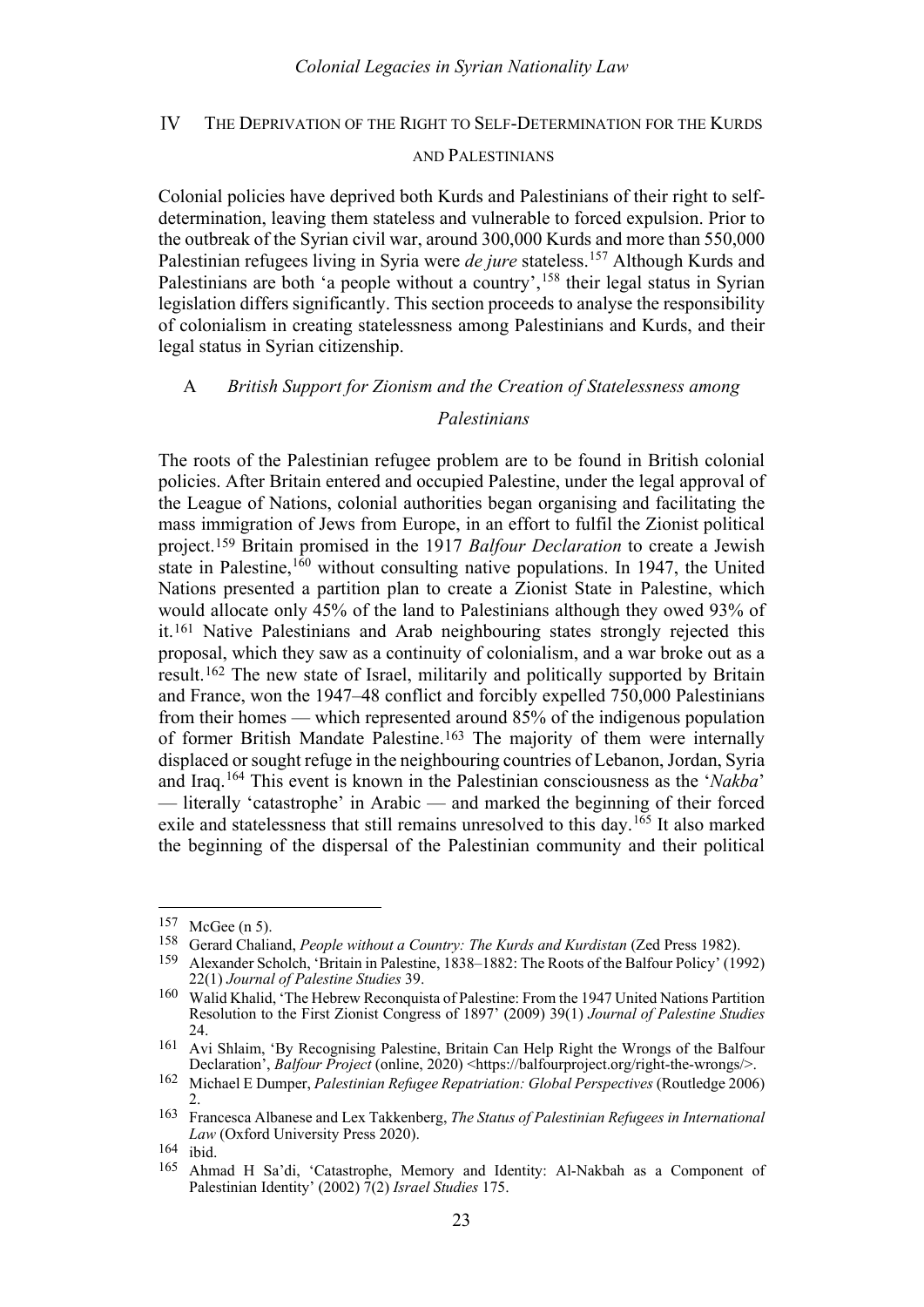struggle for self-determination.<sup>[166](#page-18-1)</sup> Around half a million Palestinians sought refuge in Syria during the *Nakba.* The 1967 Arab–Israeli war has further led to the displacement of more than 300,000 Palestinians.[167](#page-18-2) Moreover, Israeli is illegally occupying the Syrian Golan Heights, a territory populated by around 25,000 Syrian Druze. The vast majority of them are stateless because they strongly reject Israeli citizenship, and still hope to rejoin Syria one day.[168](#page-18-3) The creation and existence of the state of Israel is the continuation of European colonialism in a vacuum, not just because of the *Balfour Declaration*, but also through the ongoing settler-colonialism and a visible remnant of hegemony.[169](#page-18-4) The creation of the state of Israel was motivated by racial hierarchies and colonial ideas, as illustrated by the following quote of Winston Churchill addressing Palestinians in 1937:

I do not admit … that a great wrong has been done to the red Indians of America or the black people of Australia. I do not admit that a wrong has been done to these people by the fact that a stronger race, a higher-grade race, a more worldly-wise race to put it that way, has come in and taken their place.<sup>[170](#page-18-5)</sup>

Therefore, Britain denied sovereignty to Palestinian people not because of a historical mistake, but because they saw native populations as an inferior race undeserving of human rights. Colonial policies enacted by Britain are responsible for engendering the mass displacement, ongoing statelessness, and enduring suffering of the Palestinian people.

### <span id="page-18-9"></span>B *The Legal Status of Palestinians in Syrian Nationality Law*

<span id="page-18-0"></span>Before the outbreak of the Syrian conflict, there were approximately 1 million Palestinian refugees living in Syria — from which 560,000 were officially registered.[171](#page-18-6) Pursuant to Syrian legislation, Palestinians enjoy equal rights regarding 'employment, work, business and military service without prejudice to their original nationality'.<sup>[172](#page-18-7)</sup> In addition to economic rights, Palestinians are entitled to free secondary education and equal access to Syrian universities.<sup>[173](#page-18-8)</sup> In terms of mobility, they enjoy the same rights as Syrian nationals: they are entitled to travel documents, that can be obtained or extended via any Syrian embassy abroad, which allow them to re-enter Syria and take up residence there — no

<span id="page-18-2"></span><span id="page-18-1"></span><sup>166</sup> Albanese and Takkenberg ([n 163\)](#page-17-11) 35.<br>167 Ianat J. Abu Lughod (Belestinians)

<sup>167</sup> Janet L Abu-Lughod, 'Palestinians: Exiles at Home and Abroad' (1988) 36(2) *Current Sociology* 63.

<span id="page-18-3"></span><sup>168</sup> Maria A Kastrinou, Salman Fakher El-Deen and Steven B Emery, 'The Stateless (Ad)vantage? Resistance, Land and Rootedness in the Israeli-Occupied Syrian Golan Heights', *Territory, Politics, Governance* (online, 2020) 1 <https://www.tandfonline.com/doi/full/10.1080/21622671.2020.1743203>.

<span id="page-18-4"></span><sup>169</sup> Magid Shihade, 'Settler Colonialism and Conflict: The Israeli State and Its Palestinian Subjects' (2012) 2(1) *Settler Colonial Studies* 108; David Lloyd, 'Settler Colonialism and the State of Exception: The Example of Palestine/Israel' (2012) 2(1) *Settler Colonial Studies* 59; Ronit Lentin, 'Race and Surveillance in the Settler Colony: The Case of Israeli Rule over Palestine' (2017) 3(1) *Palgrave Communications* 1.

<span id="page-18-5"></span><sup>170</sup> Shlaim ([n 161\)](#page-17-12).

<span id="page-18-6"></span><sup>171</sup> UN Human Rights Council, Working Group on the Universal Periodic Review, *National Report of the Syrian Arab Republic*, UN Doc A/HRC/WG.6/26/SYR/1 (28 September 2016) [15] <https://undocs.org/en/A/HRC/WG.6/26/SYR/1>.

<span id="page-18-7"></span><sup>172</sup> *Law No 260 of 10 July 1957*, art 1 (Syrian Arab Republic), reproduced in Davis (n [79\)](#page-9-9) 39.

<span id="page-18-8"></span><sup>173</sup> Laura Anne Reeds, 'Sixty Years in Limbo: The Duty of Host States to Integrate Palestinian Refugees under Customary International Law' (2006) 81(1) *New York University Law Review* 375.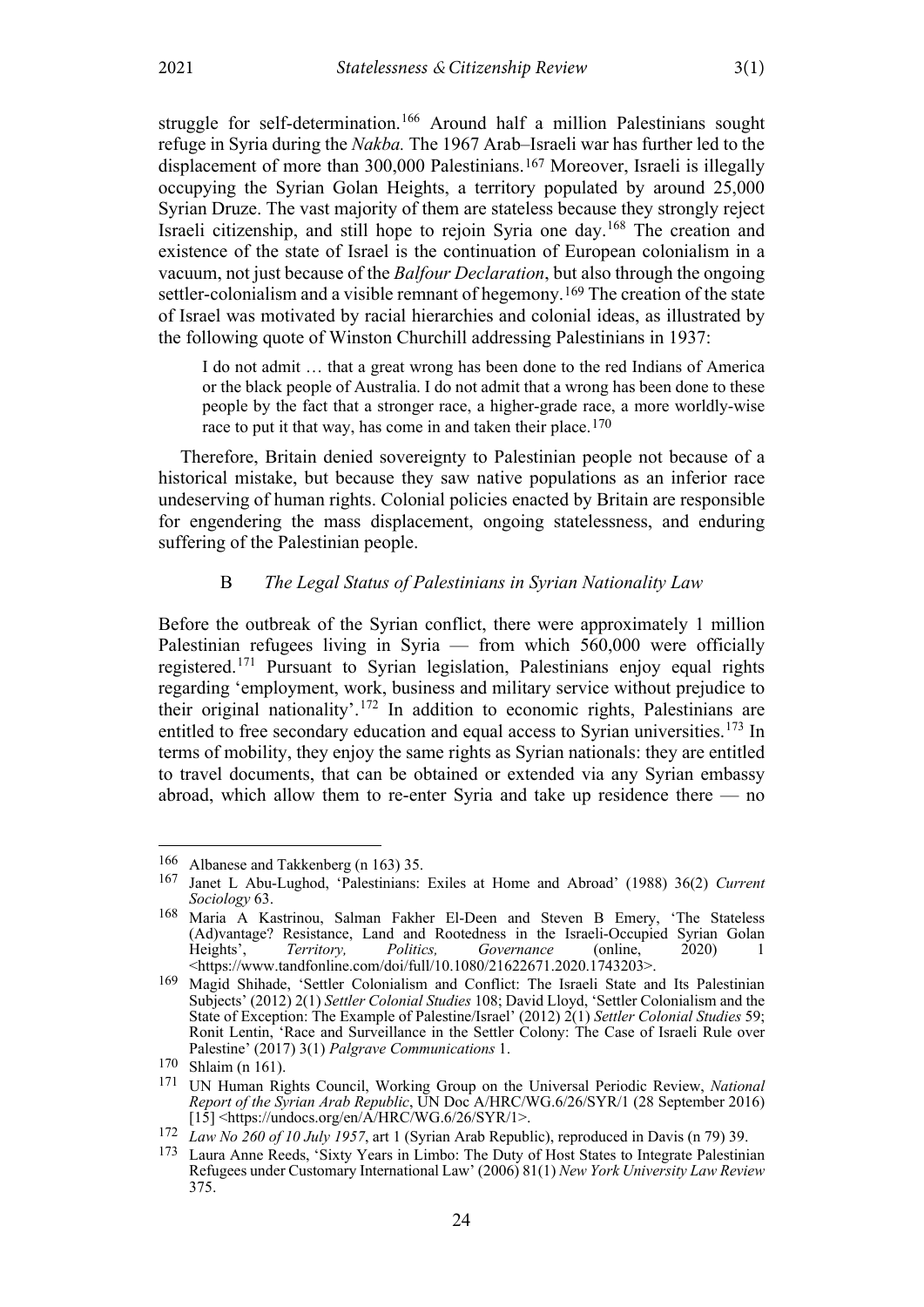matter the length of time they might have spent abroad.<sup>[174](#page-19-1)</sup> They can also access social benefits provided by the Syrian government on a par with citizens.<sup>[175](#page-19-2)</sup> According to Reeds, 'Palestinian refugees in Syria enjoy equality with Syrian citizens in most aspects of their lives and have achieved a significant degree of integration'. [176](#page-19-3) Nonetheless, Palestinians remain still excluded from political rights — such as voting or standing for in parliamentary elections — despite being required to perform the military service.<sup>[177](#page-19-4)</sup> This constitutes a legal anomaly, since military service normally goes hand-in-hand with citizenship. The *Constitution of the Syrian Arab Republic* itself refers to military service as a duty of all male *citizens*. [178](#page-19-5)

<span id="page-19-0"></span>Palestinians who have been living in Syria for seven decades and are treated on an equal basis with nationals remain excluded from the naturalisation process because of the 1965 *Protocol for the Treatment of Palestinians in Arab States*, also known as the '*Casablanca Protocol*'. [179](#page-19-6) The *Protocol*, adopted by the LAS, regulates the rights and obligations of Palestinian refugees living in Arabic-speaking countries.<sup>[180](#page-19-7)</sup> According to this instrument, host Arab states are bound to treat Palestinians on an equal basis with non-nationals and ensure their legal status is fully secured.<sup>[181](#page-19-8)</sup> That includes equal economic rights,<sup>[182](#page-19-9)</sup> the right to leave and return to the state they are residing  $\sin^{183}$  $\sin^{183}$  $\sin^{183}$  and equal rights with citizens regarding visas and residency.<sup>[184](#page-19-11)</sup> State-parties are also required to issue refugee travel documents to allow Palestinians to move across borders whilst maintaining their refugee status.[185](#page-19-12) Overall, this treaty is based on a rights-based approach that ensures Palestinians are treated on an equal basis with citizens. However, one major controversial feature of the treaty is the opposition to naturalisation: [3] of the *Protocol*'s preamble states that Palestinians shall not be granted the nationality of the host state in order to preserve their 'national identity'.<sup>[186](#page-19-13)</sup> This provision was introduced on the ground that naturalisation would undermine the Palestinians' right of return to their ancestral lands, a right enhanced in UN resolutions.<sup>[187](#page-19-14)</sup>

Yet, this view does not find any support in international law nor history. Naturalisation of refugees in the host state has never been incompatible with the right of return. Still, the LAS decided to enact this provision in 1965, in the hope that Palestinians would, one day, be able to return. The current political context shows little probability for the realisation of this right. Palestinian refugees remain,

<span id="page-19-1"></span><sup>174</sup> *Law No 1311 of 1963*, art 8 (Syrian Arab Republic), cited in Asem Khalil, 'Palestinian Nationality and Citizenship: Current Challenges and Future Perspectives' (Report No 2007/7, European University Institute Robert Schuman Centre for Advanced Studies 2007).

<span id="page-19-2"></span> $175$  ibid art 1.

<span id="page-19-3"></span> $\frac{176}{177}$  Reeds ([n 173\)](#page-18-9) 374.

<span id="page-19-4"></span> $\frac{177}{178}$  ibid.

<span id="page-19-5"></span>Constitution of the Syrian Arab Republic 2012, 46.

<span id="page-19-6"></span><sup>179</sup> League of Arab States, *Protocol for the Treatment of Palestinians in Arab States (Casablanca Protocol)*, opened for signature 11 September 1965 ('*Casablanca Protocol*').

<span id="page-19-7"></span><sup>180</sup> Albanese and Takkenberg ([n 163\)](#page-17-11) 188.<br>181 ibid

<span id="page-19-8"></span> $\frac{181}{182}$  ibid.

<span id="page-19-9"></span><sup>182</sup> *Casablanca Protocol* ([n 179\)](#page-19-0) art 1.

<span id="page-19-10"></span> $\frac{183}{184}$  ibid art 2.

<span id="page-19-12"></span><span id="page-19-11"></span> $\frac{184}{185}$  ibid art 5.

 $\frac{185}{186}$  ibid arts 3, 4.

<span id="page-19-14"></span><span id="page-19-13"></span><sup>&</sup>lt;sup>186</sup> ibid preamble [3]: 'Whilst retaining their Palestinian nationality'.

<sup>187</sup> *Palestine — Progress Report of the United Nations Mediator*, UNGA, UN Doc A/RES/194(III) (11 December 1948); *Question of Palestine*, UNGA, UN Doc 3236(XXIX) (22 November 1974).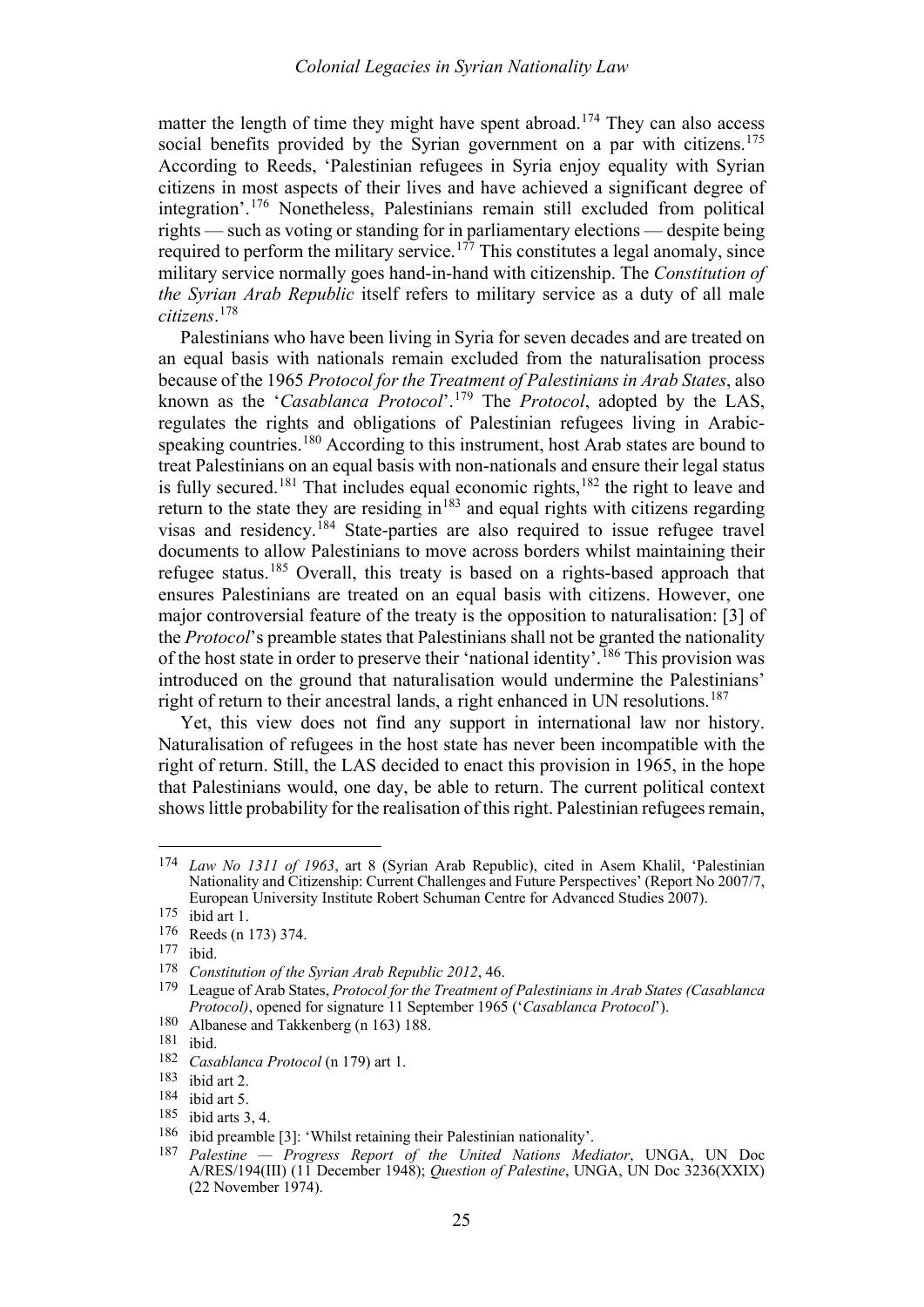nonetheless, excluded from naturalisation in host Arab countries — including in Syria. Their identity documents are not equivalent to a citizenship and Palestinians remain *de jure* stateless. This situation of legal insecurity has been further exacerbated by the Syrian conflict. Before the war broke out, Syria hosted two main Palestinian refugee camps: (i) *Yarmouk* camp located near Damascus where approximately 160,000 Palestinian refugees were living; and (ii) *De'raa* camp in southern Syria was home to 10,000 people. Both refugee camps have been the scene of violent unrest and fights between Syrian authorities and armed groups.<sup>[188](#page-20-1)</sup> There are now only 1,000 people left in *Yarmouk*, and less than 400 families in *De'raa*. [189](#page-20-2) Palestinians from Syria who fled to neighbouring countries are particularly vulnerable because of their exclusion from Syrian citizenship. The legal situation of the Kurdish community of Syria is even more precarious, as the next sub-Part elucidates.

### <span id="page-20-0"></span>C *Kurdish Syrians: When Ethnic Identities Meet Stateless Identities*

With an estimated number of 35 million people, the Kurdish community is referred to as 'the largest stateless nation in the world'.<sup>[190](#page-20-3)</sup> Similar to the Palestinians, they are united through ethnicity, culture, history and language — although they do not share a common dialect.<sup>[191](#page-20-4)</sup> They used to have their own independent state, in the form of a kingdom, before the invasion by the Ottomans in the  $13<sup>th</sup>$  century.<sup>[192](#page-20-5)</sup> And, again, like the Palestinians, the dislocation of the Ottoman Empire by victorious European powers left them with no land. They ended up divided among the four modern states of Turkey, Iran, Iraq and Syria.<sup>[193](#page-20-6)</sup> It is estimated that the Kurds in Syria represent about 10% of the total Syrian population.<sup>[194](#page-20-7)</sup>

On 5 October 1962, Syrian authorities enacted a census in the Kurdish-populated governorate of Al-Hasaka in northern Syria.<sup>[195](#page-20-8)</sup> The former Syrian Government<sup>[196](#page-20-9)</sup> argued that, from 1945 onwards, many migrants crossed the Turkish–Syrian border irregularly and established themselves in Syria by using falsified identity documents.<sup>[197](#page-20-10)</sup> According to this point of view, the 1962 census committee was conducted to identify these migrants and at repealing the Syrian nationality they supposedly obtained fraudulently.[198](#page-20-11) Syrian authorities provided less than 24 hours to the inhabitants of the province of Al-Hasaka to provide documents proving their lawful residency prior to 1945. The outcome of the 1962 census led to the identification of three categories of population:

26

<span id="page-20-1"></span><sup>188</sup> 'Almost All UNRWA Installations in Yarmouk and Dera'a Camp in Syria Severely Damaged or Destroyed', *United Nations Relief and Works Agency* (online, 1 December 2018) <https://bit.ly/2TuPlTj>.

<span id="page-20-2"></span><sup>189</sup> *Statelessness in Syria* (n [149\)](#page-16-9).

<span id="page-20-4"></span><span id="page-20-3"></span><sup>190</sup> Kerim Yildiz, *The Kurds in Syria: The Forgotten People* (Palgrave Macmillan 2005) 12.

ibid 4.

<span id="page-20-5"></span> $\frac{192}{193}$  ibid 18.

<span id="page-20-7"></span><span id="page-20-6"></span><sup>193</sup> *Treaty of Sèvres* (n [66\)](#page-8-13).

<sup>194</sup> Sean Lee, 'The Kurds of Syria' (2017) 25(2) *Arab Studies Journal* 226.

<span id="page-20-8"></span><sup>195</sup> *Legislative Decree No 93* (1962) (Syrian Arab Republic).

<span id="page-20-9"></span><sup>196</sup> It must be noted that the current Syrian regime did not enact this census. The authorities in power at the time were a previous government that lasted less than five years. See Albarazi ([n 72\)](#page-9-10) 7.

<span id="page-20-10"></span><sup>197</sup> Committee on the rights of the Child, *Consideration of Report of States Parties (Continued): Initial Report on Syrian Arab Republic (Continued)*, CRC, UN Doc CRC/C/SR.361 (21 March 1997) 8.

<span id="page-20-11"></span><sup>198</sup> ibid.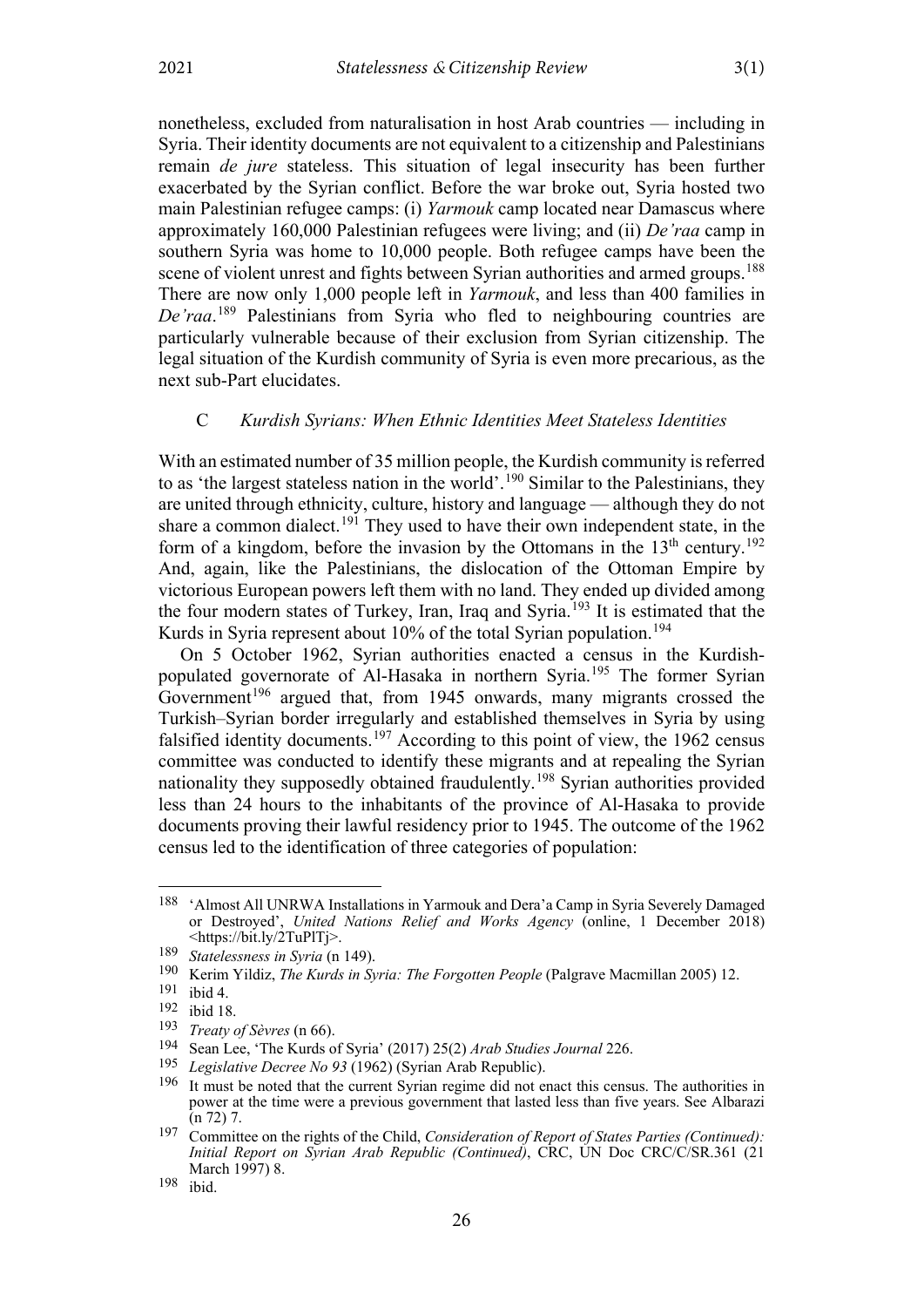- i. Those able to prove their residency prior to 1945 were recognised as Syrian nationals.
- ii. Those who attempted to prove their residency by providing documentation but failed to convince Syrian authorities were classified as *Ajnabi* — 'foreigners' in Arabic. They have been officially recorded in a civil register of foreigners and have been given a 'red card'.[199](#page-21-1) Holders of these cards are allowed 'leave to remain' in Syria but have no right to return if they leave the country for whatever reason.
- iii. Those who did not have any documentation, were absent, or refused to take part in the census were deemed *Maktoumeen* — 'concealed' in Arabic. They are undocumented residents who are not even considered as foreigners. Their personal data was not registered in any official record and they are considered as residing unlawfully in Syria.<sup>[200](#page-21-2)</sup>

<span id="page-21-0"></span>Since both *Ajnabi* and *Maktoumeen* did not hold any other nationality than the Syrian one, they were consequently rendered stateless. As a result of this census, 120,000 Kurds — representing around 20% of the total Kurdish Syrian population — lost their citizenship. Although Syria is not a party to the 1954 and 1961 *Statelessness Conventions*, it has ratified many international human rights conventions that protect the right to a nationality and expressly prohibit deprivation of citizenship when it leads to statelessness.<sup>[201](#page-21-3)</sup> Moreover, there were significant inconsistencies and irregularities in the implementation of the 1962 census, making it a highly arbitrary process.[202](#page-21-4) First of all, it was carried out during a brief period of 24 hours only, which left no time to the inhabitants of the Al-Hasaka province to collect the necessary documents, or even to understand what was happening, and the process automatically excluded people who were not present on the relevant day.[203](#page-21-5) According to a Syrian lawyer, 'thousands of people went to sleep as Syrians and woke up to find that they no longer were [citizens]<sup>'. [204](#page-21-6)</sup> Because the census was carried out during one single day, testimonies argue that decisions of registration were rushed and deficient, and designed to deprive a large minority of their political weight in the new-born state.<sup>[205](#page-21-7)</sup> Furthermore, the decree only left three months to appeal the decision of revoking Syrian citizenship.<sup>[206](#page-21-8)</sup> Zahra Albarazi posits that, given the 'deficiency' of the government and of judicial institutions at the time, it was arduous to lodge an appeal and seek justice in any effective way.<sup>[207](#page-21-9)</sup> One Kurdish Syrian, deprived of his citizenship during the census explained how he tried to restore his citizenship by lodging numerous requests respectively in 1970, 1980 and 1988 before Syrian authorities. His demands were dismissed each time on the ground that 'he is from the people of Al-Hasaka governorate<sup>'.[208](#page-21-10)</sup> Therefore, this example illustrates how Syrian

<sup>199</sup> ibid.

<span id="page-21-3"></span><span id="page-21-2"></span><span id="page-21-1"></span> $\begin{array}{c} 200 \\ 201 \end{array}$  ibid.

That includes *UDHR* ([n 6\)](#page-1-9) art 15.

<span id="page-21-4"></span><sup>202</sup> Albarazi ([n 10\)](#page-2-8) 8.

<span id="page-21-5"></span><sup>203</sup> 'Repression of Kurdish Political and Cultural Rights in Syria', *Human Rights Watch* (online, 26 November 2009) <https://www.hrw.org/report/2009/11/26/group-denial/repressionkurdish-political-and-cultural-rights-syria> ('*Repression in Syria*').

<span id="page-21-6"></span> $\frac{204}{205}$  ibid.

Albarazi ([n 10\)](#page-2-8) 10.

<span id="page-21-8"></span><span id="page-21-7"></span> $\frac{206}{207}$  ibid.

<span id="page-21-10"></span><span id="page-21-9"></span><sup>207</sup> *Repression in Syria* ([n 203\)](#page-21-0).

Manaa (n  $62$ ).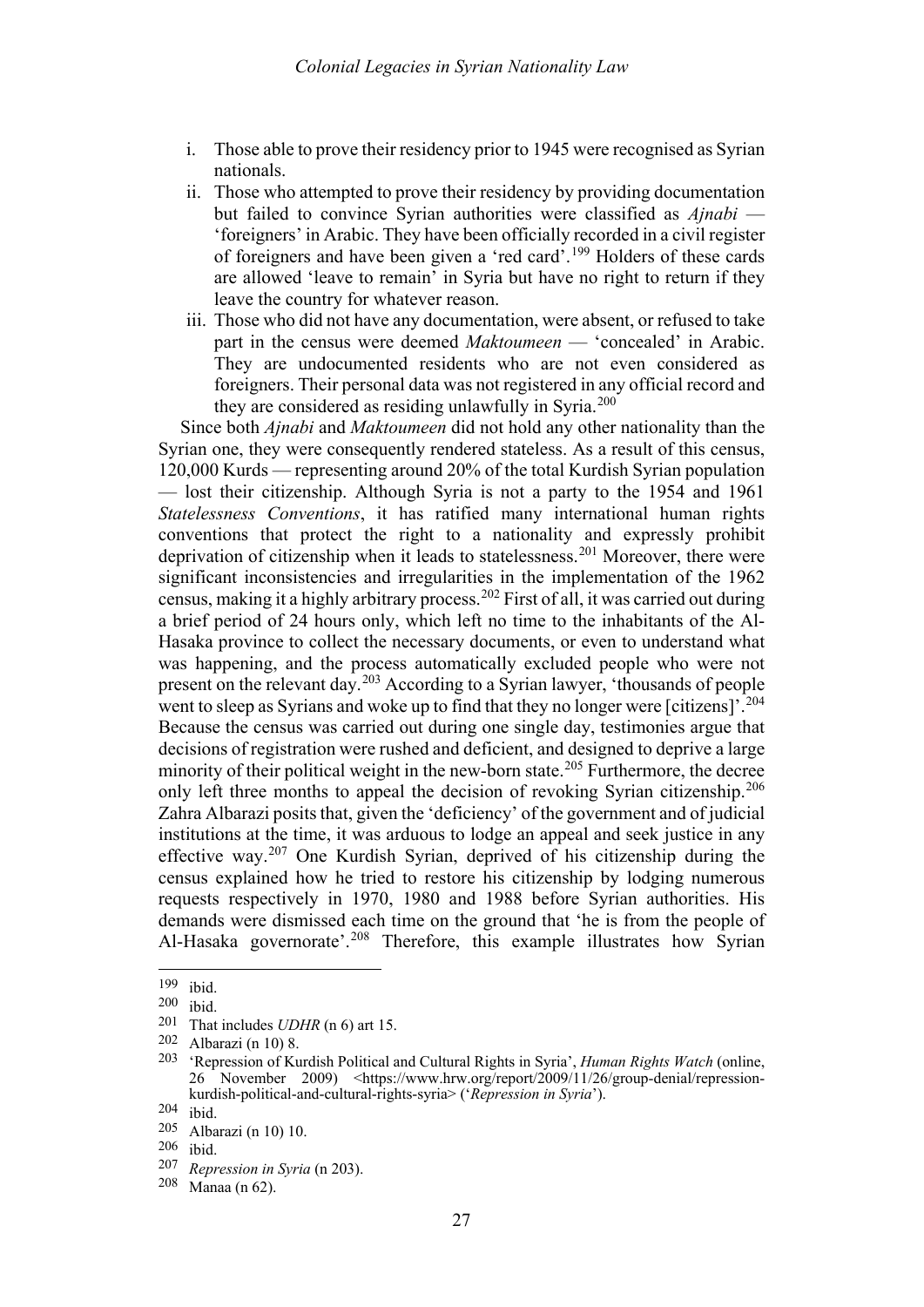citizenship is racialised, a legacy that can be traced back to the racialisation of communities during French colonial rule.[209](#page-22-0)

The 1962 census deprived Kurdish communities of their political, economic and civil rights, and their everyday life became extremely difficult, particularly in terms of access to education and employment.<sup>[210](#page-22-1)</sup> They faced difficulty in registering their children at birth and sending them to school, and were banned from working in the public sector and benefit from ratio foods, which were reserved to Syrian citizens — because they were now considered 'foreigners'. Additionally, this census prevented them from travelling because of their lack of identity documentation. In the 1990s, Syrian authorities expelled stateless Kurds from their homes and arbitrarily seized their agricultural lands.<sup>[211](#page-22-2)</sup> Many who tried to peacefully protest against this decision were arrested and detained, and some were sentenced to up to four years imprisonment.<sup>[212](#page-22-3)</sup> Therefore, the 1962 census appears to be a political decision motivated by ethnic-based discrimination, rather than immigration concerns. The census left long-lasting marks that still have consequences to this day. In the early years of the Syrian conflict, many Kurdish Syrians were put in detention because of their inability to present identity documents at checkpoints.<sup>[213](#page-22-4)</sup> When fleeing Syria, they have also found themselves excluded from some resettlement programs available to other vulnerable refugees in neighbouring countries, because they could not prove their Syrian nationality.[214](#page-22-5)

<span id="page-22-12"></span>In 2011, the Syrian regime started to make concessions in an attempt to pacify the political tensions in the country, after the outbreak of popular uprisings across the country and shortly before the civil war officially began.<sup>[215](#page-22-6)</sup> A first decree allowed the  $A$ *jnabi* to access social services<sup>[216](#page-22-7)</sup> and a second one stated that they should be treated on an equal basis with Syrian nationals in terms of employment.[217](#page-22-8) Finally, on 7 March 2011, President Bashar Al-Assad issued a decree that granted the Syrian nationality to all the *Ajnabi* living in the province of Al-Hasaka at that point — but not to all the Syrian *Ajnabi* that may have moved to other parts of the country since the census took place.<sup>[218](#page-22-9)</sup> Before the census, the Syrian regime had dismissed all demands calling for the naturalisation of stateless Kurds, arguing that naturalisation could only be made on an individual basis.<sup>[219](#page-22-10)</sup> Nonetheless, this decree was granted as a 'favour', rather than as the rectification of a legal breach committed through the defective census process. No compensation or reparation was offered.<sup>[220](#page-22-11)</sup> Many Kurds had fled Syria before

<span id="page-22-0"></span><sup>209</sup> David Fitzgerald, 'The History of Racialized Citizenship' in Ayelet Shachar, Rainer Bauböck, Irene Bloemraad, and Maarten Vink (eds.) *The Oxford Handbook of Citizenship* (Oxford University Press 2017) 129.

<span id="page-22-1"></span><sup>210</sup> Albarazi ([n 10\)](#page-2-8) 4.

<span id="page-22-2"></span> $^{211}$  Manaa (n [62\)](#page-8-14).<br>212 ibid

<span id="page-22-4"></span><span id="page-22-3"></span> $\frac{212}{213}$  ibid.

<sup>213</sup> Thomas McGee and Zahra Albarazi, 'Eight Years of Displacement: Syria's Statelessness Still Unidentified' (2019) 8(2) *Oxford Monitor of Forced Migration* 39, 40.

<span id="page-22-6"></span><span id="page-22-5"></span><sup>214</sup> ibid.

<sup>215</sup> Albarazi ([n 10\)](#page-2-8) 18.

<span id="page-22-7"></span><sup>216</sup> *Decree No 153/11* (2011) (Syrian Arab Republic).

<span id="page-22-8"></span> $217$  ibid.

<span id="page-22-9"></span><sup>218</sup> ibid art 1, which stipulates: 'Individuals who are registered as *Ajnabi* in the Al-Hasaka province should be granted the Syrian nationality' (emphasis added) (author tr).

<span id="page-22-10"></span> $219$  ibid.

<span id="page-22-11"></span><sup>220</sup> Albarazi ([n 10\)](#page-2-8) 12.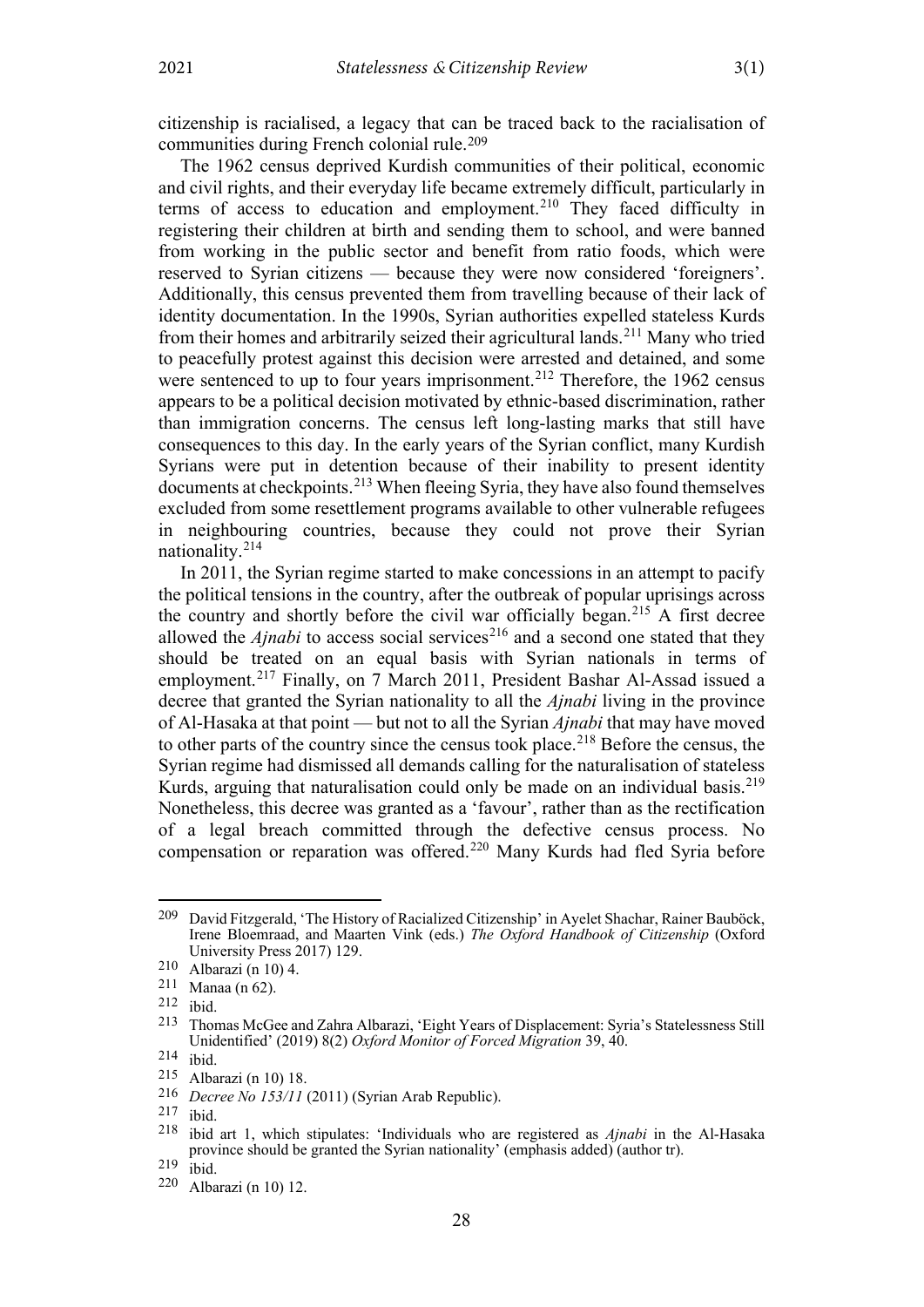having the opportunity to apply for citizenship under the decree.<sup>[221](#page-23-1)</sup> Moreover, the *Maktoumeen* remain stateless and the Syrian regime has made no call to resolve their situation. Overall, the 1961 census and the 2011 decree thus illustrate how states can manipulate nationality rules for political purposes. By stripping Kurds of their citizenship, the Syrian regime rendered their presence unlawful and made them feel like they do not 'belong'. Yet, Kurds have nowhere to seek refuge because the Anglo–French alliance broke their initial commitment to create a Kurdish independent state, and deprived Kurds off their right to self-determination as a result.

#### $\overline{V}$ ARBITRARY DENATIONALISATION IN SYRIAN LEGISLATION

<span id="page-23-0"></span>Denationalisation procedures were originally theorised and practiced in the United Kingdom and France, to be later exported all over Europe.<sup>[222](#page-23-2)</sup> They initially appeared in the 19<sup>th</sup> century and were used as a form of punishment towards citizens who were considered 'unloyal' or 'dangerous'. Citizenship-stripping gradually disappeared because it was deemed incompatible with the nation-state system in which states reciprocally respected each other's right to control their borders and populations, and therefore the right to expel foreigners in their territory under certain circumstances.<sup>[223](#page-23-3)</sup> International law strictly prohibits deprivation of citizenship if it is arbitrary, unlawful, based on discriminatory grounds or when it leads to statelessness.<sup>[224](#page-23-4)</sup> However, citizenship-stripping has recently reappeared in Europe in the last decade, within the context of antiterrorism measures and the issue of 'foreign fighters' wishing to return back home. $225$ 

French colonial rule has introduced and significantly influenced Syrian legislation on de-nationalisation procedures.[226](#page-23-6) Article 21 of the *Syrian Nationality Law* lists several grounds on which Syrians might be stripped off their nationality.[227](#page-23-7) Those include 'citizens who reside in a non-Arab country for more than three years and who do not respond to requests for a justification of their absence within three months, or provide an insufficient response'.<sup>[228](#page-23-8)</sup> This provision does not define what constitutes sufficient justification or through which means it can be proven, leaving complete discretion to the Syrian authorities. It is a *carte blanche* for the stripping of Syrian nationality that can be strategically used against political opponents or against members of specific minorities, and there is no safeguard to which the individual can have recourse, such as the right of appeal. Article 21 has, effectively, being used for political purposes by the Syrian regime: in the 1960s and 1970s, President Hafez Al-Assad arbitrarily denationalised

<span id="page-23-1"></span><sup>221</sup> Amit Sen, *Lacking a Nationality, Some Refugees from Syria Face Acute Risks* (Report, UNHCR 8 January 2014) <https://www.unhcr.org/hk/en/3810-lacking-a-nationality-somerefugees-from-syria-face-acute-risks.html>.

<span id="page-23-2"></span><sup>222</sup> Mathew J Gibney, 'Banishment and the Pre-History of Legitimate Expulsion Power' (2019) 24(3) *Citizenship Studies* 277, 299.

<span id="page-23-3"></span><sup>223</sup> ibid.

<span id="page-23-4"></span><sup>224</sup> *Syrian Nationality Law* ([n 2\)](#page-1-10) art 21(g).

<span id="page-23-5"></span><sup>225</sup> Dana Burchardt and Rishi Gulati, 'International Counter-Terrorism Regulation and Citizenship-Stripping Laws: Reinforcing Legal Exceptionalism' (2018) 23(2) *Journal of Conflict and Security Law* 203.

<span id="page-23-6"></span><sup>226</sup> Thompson, *Colonial Citizens* ([n 10\)](#page-2-8).

<span id="page-23-7"></span><sup>227</sup> *Syrian Nationality Law* ([n 2\)](#page-1-10) art 21.

<span id="page-23-8"></span><sup>228</sup> ibid.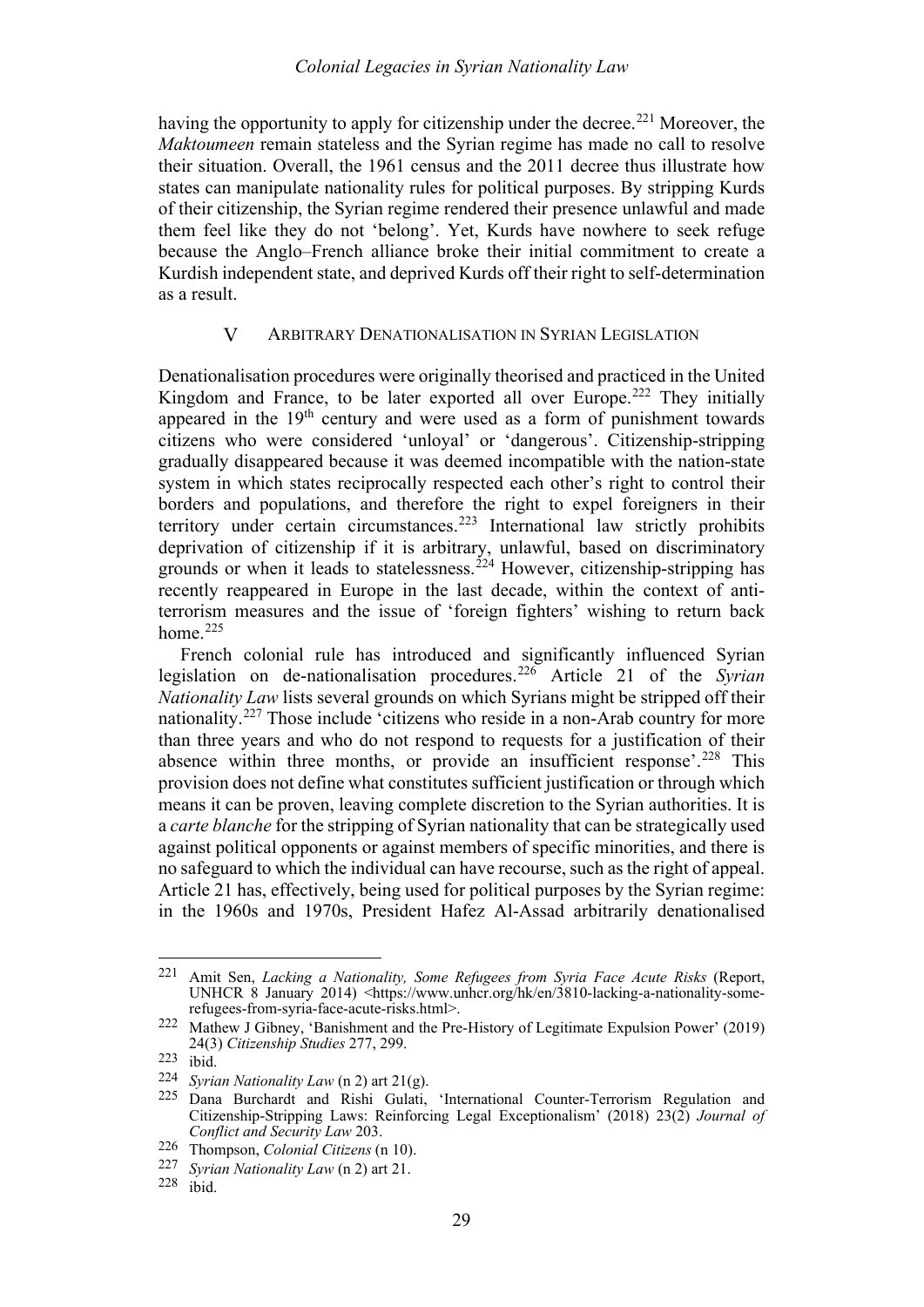27,000 political opponents — leaving them stateless.<sup>[229](#page-24-2)</sup> Children of political opponents are still forced to live in exile and denied Syrian citizenship.[230](#page-24-3)

<span id="page-24-0"></span>Historically, denationalisation policies have been largely used to target specific minorities who, despite possessing the citizenship of the country of residence, are considered as foreigners to the community.<sup>[231](#page-24-4)</sup> According to the United Nations High Commissioner for Refugees, more than 75% of the world's stateless population are from minority groups.[232](#page-24-5) It is on this basis that the Kurds of Syria were denationalised in 1962, with the stated purpose of identifying 'illegal migrants' clearly being a facade.<sup>[233](#page-24-6)</sup> In a response to a report from Human Rights Watch documenting the situation of stateless Kurds in Syria,<sup>[234](#page-24-7)</sup> Syrian authorities argued that, around 1945, many Kurds from Turkey had 'infiltrated' Syria.[235](#page-24-8) This dehumanising language reflects the disdain of Syrian authorities towards the Kurdish community. $236$  All successive Syrian governments have persecuted and discriminated the Kurds, both in the law and in practice.<sup>[237](#page-24-10)</sup> Indeed, history illustrates this strong link between ethnic-based discrimination and citizenship stripping. During World War I, Australia, for example, excluded Japanese citizens from naturalisation because they were considered as 'ethically undesirable'.<sup>[238](#page-24-11)</sup> In Nazi Germany and fascist Italy, denationalisation procedures were used against political opponents[239](#page-24-12) and as part of an ethnic cleansing process targeting homosexuals, the Jewish community and Roma people.<sup>[240](#page-24-13)</sup>

<span id="page-24-1"></span>Likewise, the recent resurgence of denationalisation procedures within in Europe has been criticised for targeting dual nationals, thereby creating a group of 'second-class citizens'.[241](#page-24-14) Overall, denationalisations practices in Syria should be read in conjunction with anticolonial history, rather than as a simple product of discrimination and arbitrariness. Citizenship stripping was theorised within Europe and introduced in Syria during colonial rule. Moreover, denationalisations practiced by European states have served as a model to the Syrian legislation, in an effort to target citizens deemed 'undeserving' of state protection.

<span id="page-24-2"></span><sup>229</sup> Manaa (n [62\)](#page-8-14).

<span id="page-24-3"></span> $\begin{bmatrix} 230 \\ 231 \\ 4 \end{bmatrix}$  ibid.

<span id="page-24-4"></span><sup>231</sup> Audrey Macklin, 'The Return of Banishment: Do the New Denationalisation Policies Weaken Citizenship?' in Rainer Bauböck (ed), *Debating Transformations of National Citizenship* (Springer Cham 2018) 164.

<span id="page-24-5"></span><sup>&</sup>lt;sup>232</sup> *<sup>'</sup>This Is Our Home': Stateless Minorities and Their Search for Citizenship (Report, UNHCR*<br>2017)<br>shttps://www.unhcr.org/ibelong/wp-2017) <https://www.unhcr.org/ibelong/wpcontent/uploads/UNHCR\_EN2\_2017IBELONG\_Report\_ePub.pdf> 1.

<span id="page-24-7"></span><span id="page-24-6"></span><sup>233</sup> McGee and Albarazi ([n 213\)](#page-22-12) 32.<br>234 Syria: The Silenced Kurds

<sup>234</sup> *Syria: The Silenced Kurds* (Report, Human Rights Watch October 1996) <https://www.hrw.org/sites/default/files/reports/SYRIA96.pdf> ('*The Silenced Kurds*').

<span id="page-24-8"></span><sup>235</sup> Committee on the Rights of the Child, *Consideration of Reports Submitted by States Parties under Article 44 of the Convention — Concluding Observations: Syrian Arab Republic*, CRC, UN Doc CRC/C/SYR/CO/3-4 (9 February 2012).

<span id="page-24-9"></span><sup>236</sup> '*Yatasalla'luna*' in Arabic can be translated to 'they *infiltrated*'.

<span id="page-24-10"></span><sup>237</sup> *The Silenced Kurds* ([n 234\)](#page-24-0).

<span id="page-24-11"></span><sup>238</sup> Institute on Statelessness and Inclusion, 'Citizenship Stripping in the National Security Context: The Principles on Nationality Deprivation' (YouTube, 19 March 2020) <https://www.youtube.com/watch?v=cv2znM9\_fVk> ('*Citizenship Stripping*').

<span id="page-24-12"></span><sup>239</sup> Philip W Bennett and Andreas Peglau, 'The Nazi Denaturalization of German Emigrants: The Case of Wilhelm Reich' (2014) *German Studies Review*.

<span id="page-24-14"></span><span id="page-24-13"></span><sup>240</sup> *Citizenship Stripping* (n [238\)](#page-24-1).

Laura van Waas and Sangita Jaghai-Bajulaiye, 'Stripped of Citizenship, Stripped of Dignity? A Critical Exploration of Nationality Deprivation as a Counter-Terrorism Measure' in Christophe Paulssen and Martin Scheinin (eds), *Human Dignity and Human Security in Times of Terrorism* (TMC Asser Press 2020).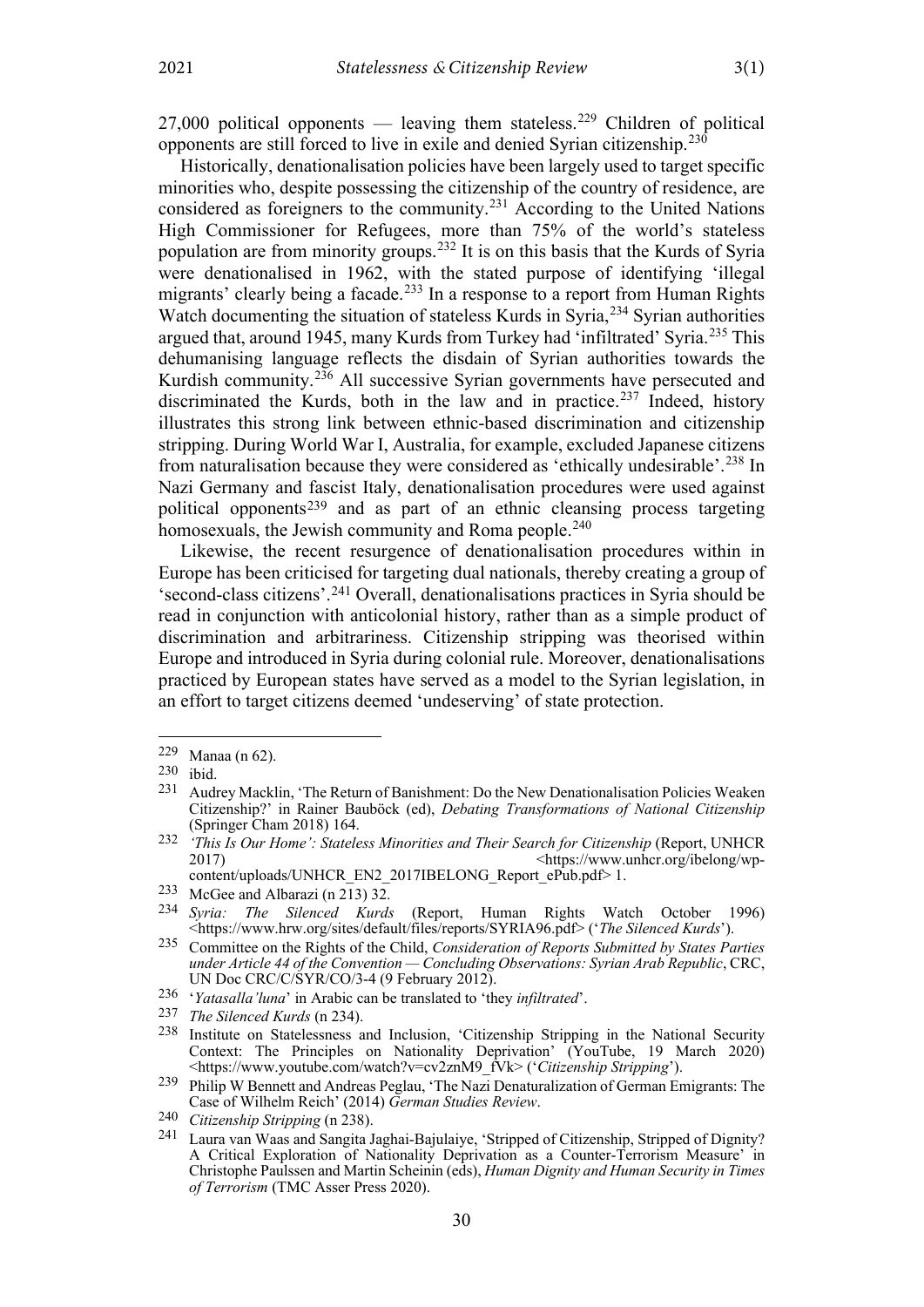#### VI **CONCLUSION**

<span id="page-25-0"></span>Western academic literature has traditionally identified contemporary causes of statelessness as principally stemming from discriminatory state policies and has largely ignored the legacies and heritage of colonialism in post-coloniality. This paper aimed to fill this research gap by demonstrating how, in the Syrian context, colonial legacies have played a decisive role in creating discrimination in nationality laws, which has resulted in mass statelessness. By relying on a TWAIL methodology that focuses on the historical formation of the law, this analysis has sought to uncover the hidden colonial legacies at the root causes of discrimination in Syrian citizenship and resulting cases of statelessness.

Firstly, this article has demonstrated how European colonial policies in the Middle East have created a mismatch between identity and nationality. The creation of artificial borders in the *Sykes–Picot Agreements*, motivated by the desire to divide colonised populations, is one of the roots of statelessness in modern Syria. This paper has, secondly, demonstrated how the dislocation of the Ottoman Empire by European colonial powers and the creation of artificial states has impacted upon the formation of new state citizenries and the emergence of stateless populations, including the Kurds and the Palestinians. Both communities were denied the right to self-sovereignty by colonial powers, on the basis of racialist hierarchies.

Thirdly, the transposition of gender-based discrimination by French colonial power during the occupation has created patriarchal citizenship rules that have increased the risk of statelessness. Gender inequality in Syrian citizenship is not the result of a backward culture or religion, but results from French colonial rule. In fact, this historical analysis has revealed that Syrian women enjoyed more rights regarding citizenship before French colonial rule. A similar provision, stripping women of their right to pass on their citizenship to their children, was introduced by British colonisers in other territories. Fourthly and finally, this paper ended by critically reflecting upon the arbitrary processes of naturalisation and denationalisation, largely inspired by Western practices. Overall, this analysis has challenged the idea that discriminatory practices in Syrian citizenship are the result of 'lawlessness' or an 'uncivilised' culture. It, rather, bears the legacy of the devasting impacts of European colonialism.

The present analysis has demonstrated that, far from bringing 'civilisation' or 'modernity', colonialism has brought nothing more than division, discrimination and stripped populations off their right to self-determination. Notably, genderbased discriminatory provisions in Syrian nationality law were introduced by the French colonial administration, stripping Syrian women of a right they previously enjoyed under Ottoman rule. As a result, current patriarchal laws cannot be attributed to the supposedly 'backwardness' and sexism inherent to Arab culture. Likewise, nationality provisions that favour Arab citizens were shaped by anticolonial struggles and cannot be read as a simple translation of ethnic-based discrimination. Overall, colonial legacies remain at the heart of current discrimination in Syrian nationality rules. Whilst it does not justify that the Syrian legislator is still maintaining such discrimination, it does offer a colonial explanation.

Beyond the Syrian case, this paper revealed the central role played by colonialism in creating statelessness and discrimination in citizenship. Mainstream narratives presuppose that statelessness is the result of current